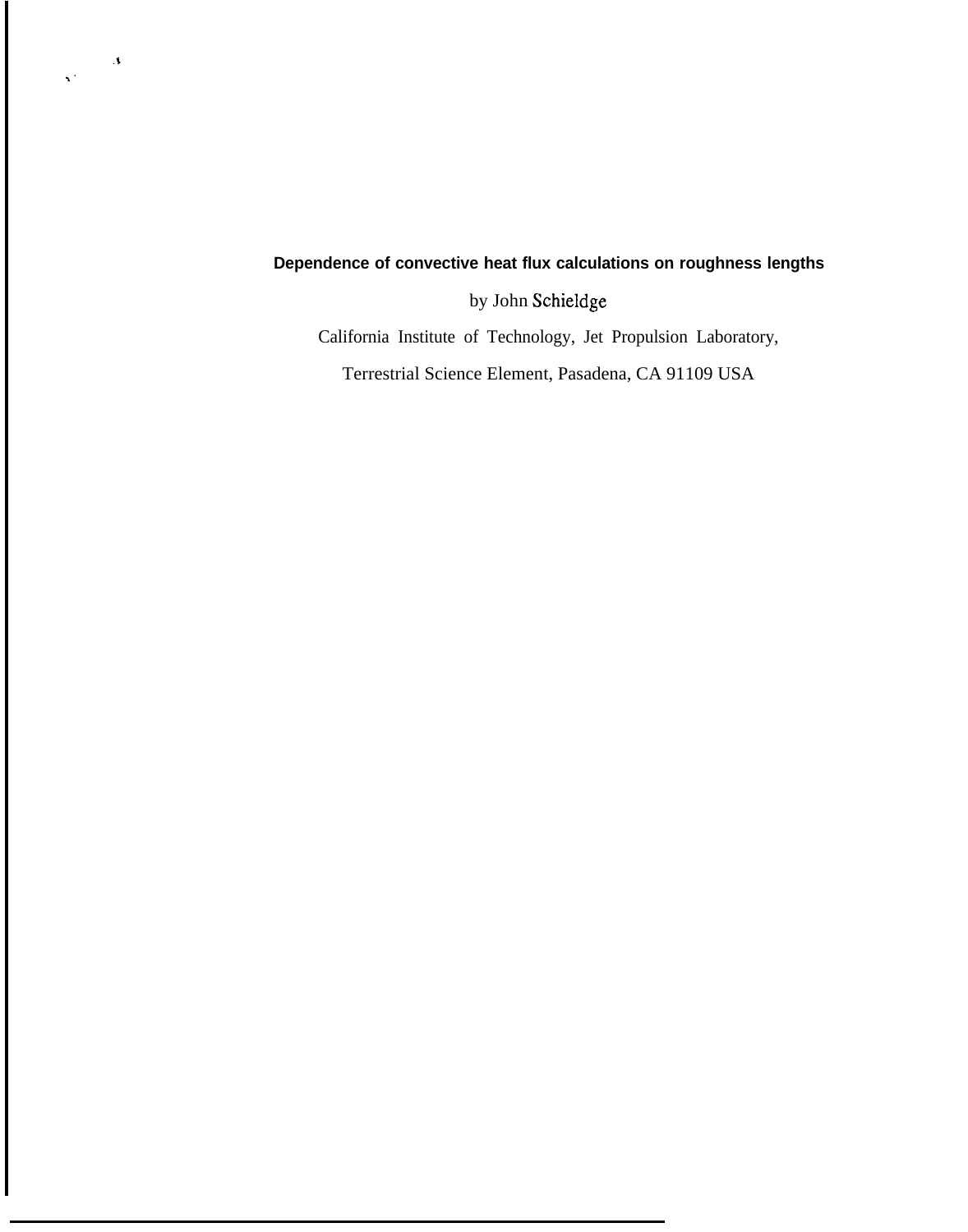**Abstract.** The zero plane displacement height (d) and aerodynamic roughness length (z<sub>o</sub>) can be determined separately for momentum, heat, and humidity by using a procedure based on the Levenberg-Marquardt method for solving non-linear equations. This procedure is used to analyze profile data previously collected by Lo (1977) in a forested area in Canada and by Morgan et *al* (1971 ) on a field at the University of California at Davis (UCD) in the United States. The UCD data base is used to show the effects of allowing for different roughness lengths  $(z_{0m}, z_{0h}, z_{0q})$  in calculating sensible and latent heat flux densities from bulk transfer coefficients.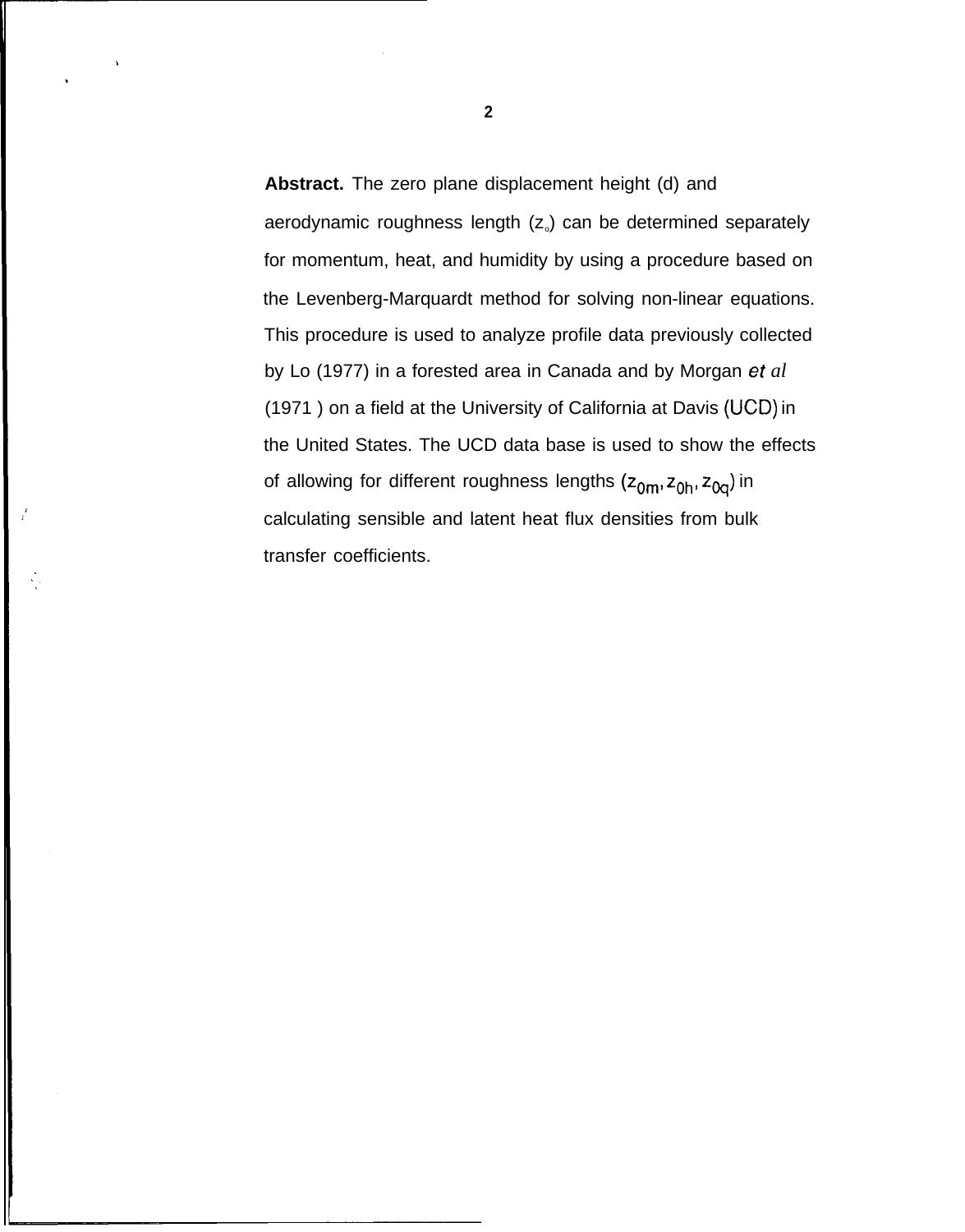## **1. Introduction**

Accurate estimations of convective heat flux densities at the ground provide an important database for studies of atmospheric circulation at micro -, meso -, and synoptic scales as well as pertinent information for monitoring the soil heat and water balance of eco - and agro - systems. Many of the algorithms that are used to compute convective heat flux densities require a value for the ) aerodynamic roughness length of the surface. The aerodynamic roughness length characterizes the intensity of the momentum transfer from the atmosphere to the ground. Similar roughness lengths are defined to characterize the transfer of heat and water vapor between the ground and the air. The roughness lengths for momentum, heat, and moisture are usually assumed to be equal. (The displacement heights are also usually assumed to be equal or are neglected altogether). This assumption of equality facilitates the calculation of convective fluxes from the Monin-Obukhov equations for turbulent transport in the layers of air nearest the ground (i.e., the atmospheric surface layer). The penalty one pays for this assumption of equality is an additional uncertainty (over and above measurement errors and the assumption of horizontal homogeneity) in the estimation of the convective heat flux densities. In this paper, we test the proposition that convective heat flux densities can be computed by assuming equivalence of roughness lengths and displacement heights for momentum, heat, and moisture transfer in the atmospheric surface layer,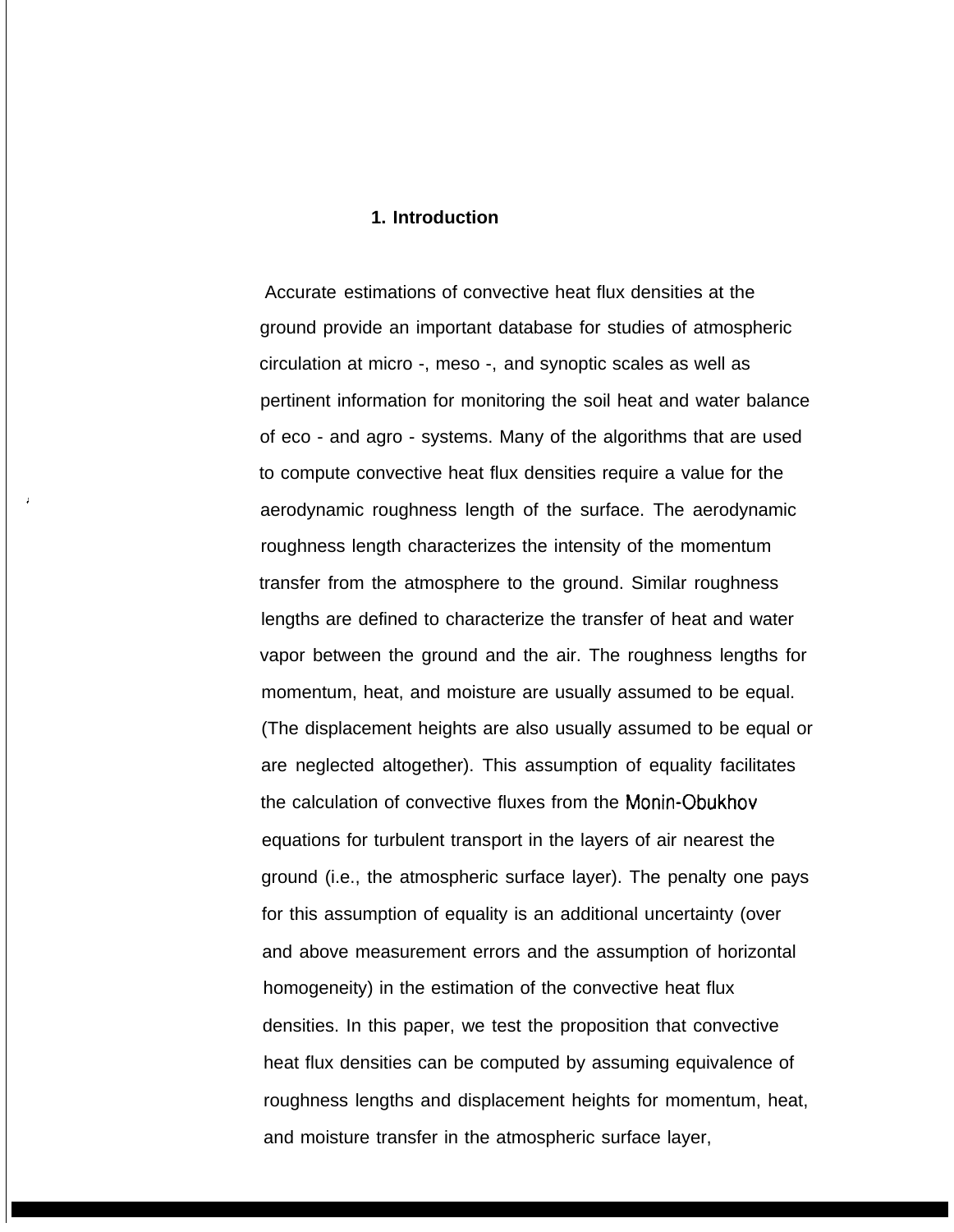where  $\rho$  is the density of air,  $c_p$  is the specific heat capacity at constant pressure, and  $L_s$  is the latent heat of evaporation.

A number of methods have been developed to calculate convective fluxes and Monin-Obukhov parameters from profile measurements. Haenel (1993) generalized a non-linear iteration scheme of Robinson (1962) and applied the method to a data set of Lo's (1977) which consisted of profile measurements of winds and temperature over a forest. Haenel found that his method predicted the observed wind and temperature profiles as well, or better, than did the methods of Lo (1977) and Kramm (1989). Despite the success of Haenel's method in fitting surface layer profile data, it is based on the assumption that the roughness lengths for heat and momentum are equal, i.e.  $z_{0m} = z_{0h}$ . A number of studies have shown that there is a significant disparity between the values of  $z_{0m}$  and  $z_{0h}$  for many kinds of surfaces (cf. Brutsaert, 1982 for a summary). Therefore, any technique that is used to compute Monin-Obhukhov parameters from profile measurements ought to account for any differences that might be realized among  $z_{0m}$ ,  $z_{0h}$ ,  $z_{0q}$ .

In this paper, we use another technique -to fit profile data to the Monin-Obukhov equations - that enables the determination of separate values of Z. for momentum, heat, and moisture transfer. This technique is an iterative procedure based on the Levenberg-Marquardt method of solving non-linear equations. In the following

5

 $\cdot$ 

**,'**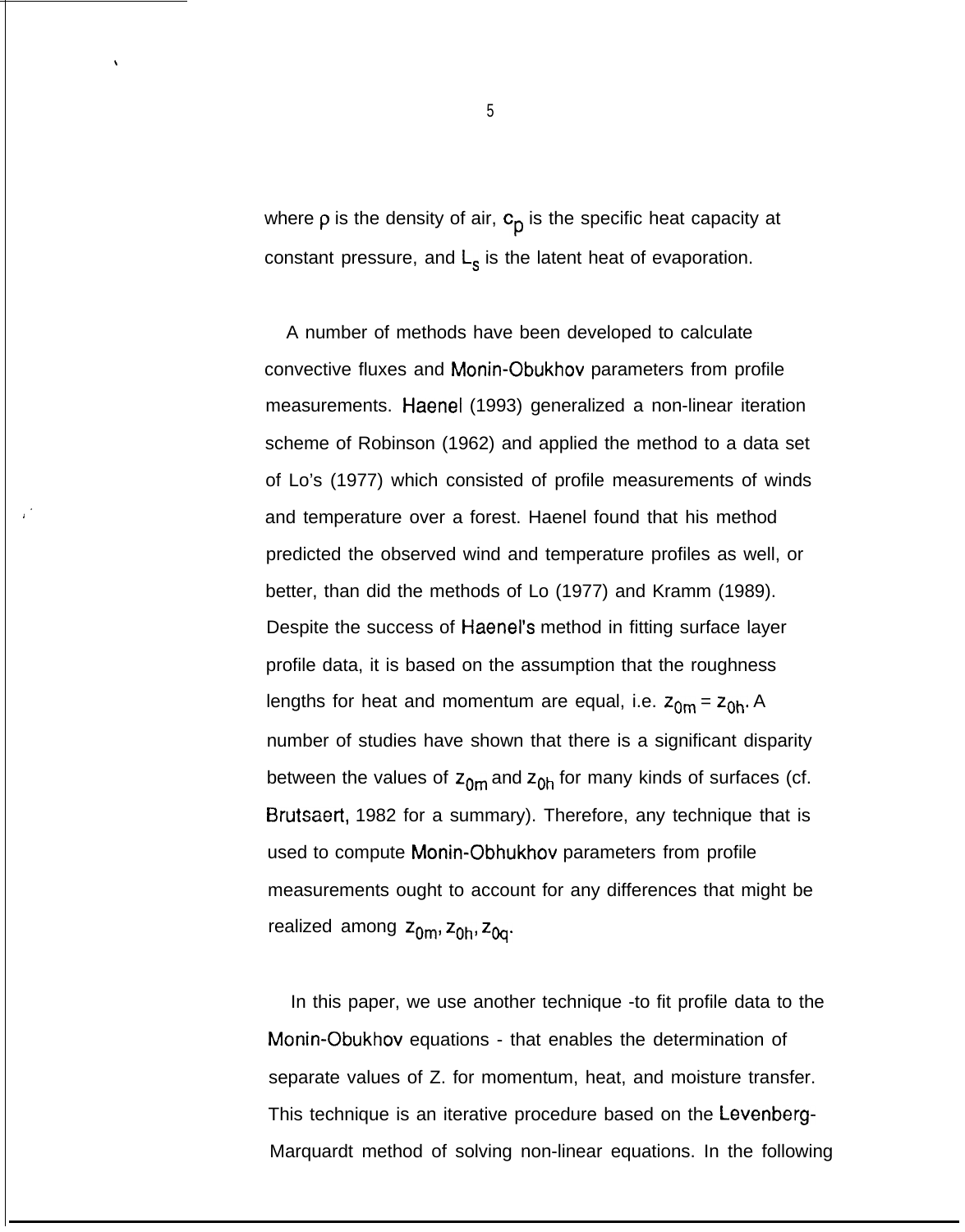sections, first, we present the method of analysis and demonstrate its effectiveness on an artificial set of wind and temperature profile data where the ratio  $z_{0m}/z_{0h}$  is allowed to vary ( = 1, 10, 100 ). Second , we apply the technique to profile data collected by various investigators from two sites in the United States and Canada. Finally, we analyze how convective heat flux densities (computed using bulk transfer coefficients) depend upon the values of  $z_{0m}$  $z_{0h}$ ,  $z_{0q}$  assumed for a particular site.

 $\cdot \setminus$ 

## 2. **Methodology**

The Levenberg-Marquardt method is used to minimize non-linear regression functions that involve many parameters (Beale, 1967). In the case of the Monin-Obukhov equations, the regression functions are:

$$
U_i = U(z_i; \text{au}), \tag{6}
$$

$$
T_i = T(z_i; \text{ at}), \qquad (7)
$$

$$
Q_i = Q(z_i; \mathbf{a}_0). \tag{8}
$$

Each representation of  $U,T,Q$  depends upon  $z_i$  and a vector consisting of four or five parameters (e.g., U depends upon  $a<sub>u</sub>$ :[z<sub>0m</sub>,L,U<sub>\*</sub>,d<sub>m</sub>]). The Levenberg-Marquardt method is used to obtain that set of parameters that produce the best fit to the observed data. The approach is to minimize an objective function  $\gamma$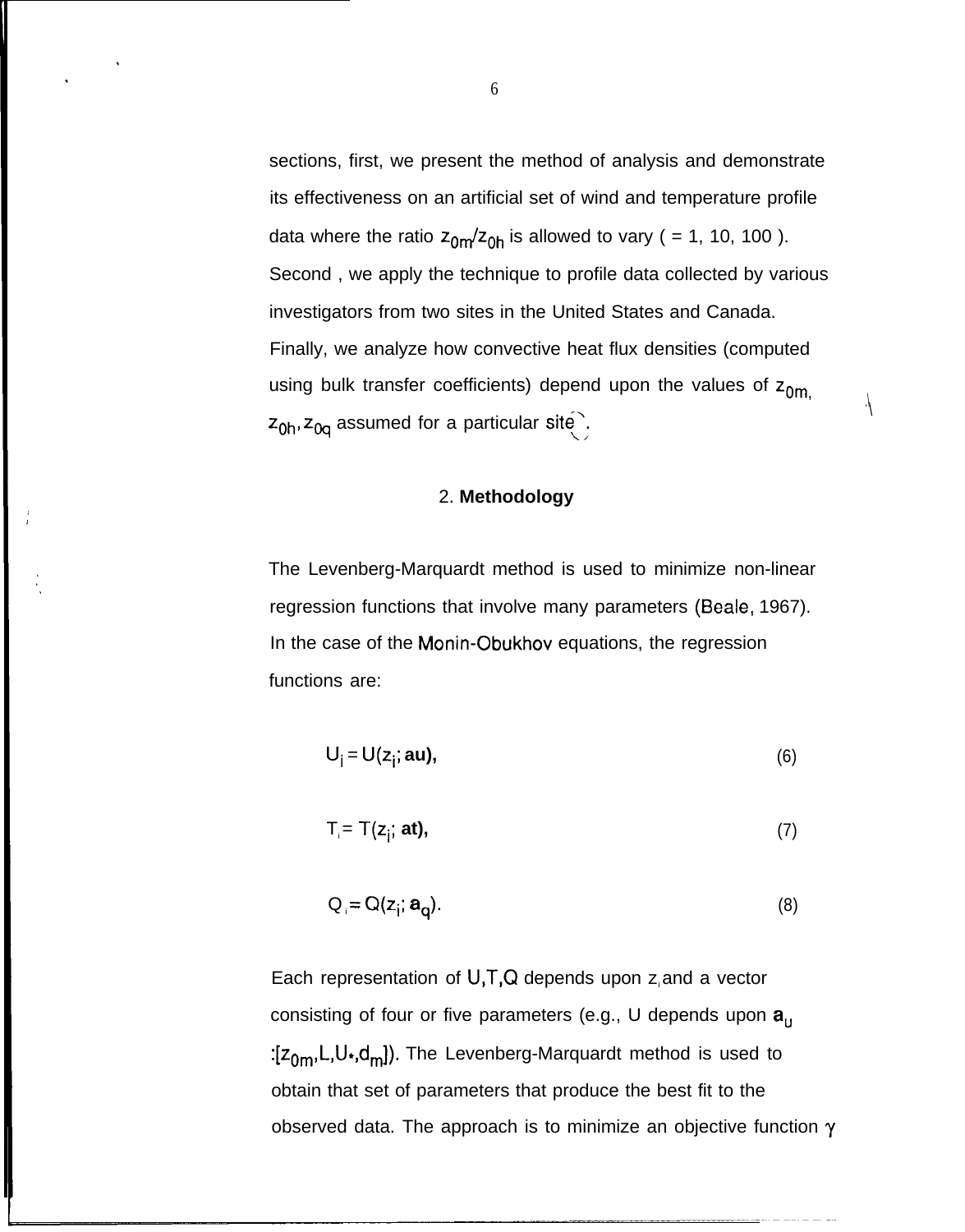which is the sum of the squares of the residual between each fit  $(s_n)$  and the observed quantity  $(s_{\text{o}})$  of U,T, or Q:

$$
\gamma = \sum h_i^2, h_i = s_{fi} \cdot s_{oi}.
$$
 (9)

Essentially, the approach is to minimize  $\gamma$  for each solution space, namely  $a = a_{\mu}$ , at,  $a_{\alpha}$ . This is done by the use of the method of steepest descent when the fit results in solutions far from the minimum, and a standard Newlon-Raphson minimization procedure when the fit results in solutions close to the minimum. By differentiating y twice, we obtain a gradient vector **(f)** of first derivatives of  $a_k (a_k)$  represents a single element k of **a, e.g.**  $z_{0h}$ ), and a square symmetric matrix of second derivatives called the Hessian matrix **(A).** This enables us to compute the next step  $a_{k,j+1}$  in the minimization It matrix (A). This enables<br>
the minimization<br>  $\mathbf{k}$ ,  $\mathbf{k}$ ,  $\mathbf{j}$  +1 = a,  $\mathbf{k}$ ,  $\mathbf{j}$  { $\lambda$ s:

$$
\mathbb{Q}^{\hat{H}}_{\text{t,av}}\mathbf{R}^{\text{t}}\mathbf{A}^{\text{t}}\mathbf{A}^{\text{t}}\mathbf{A}^{\text{t}}\mathbf{A}^{\text{t}}\mathbf{A}^{\text{t}}\mathbf{A}^{\text{t}}\mathbf{A}^{\text{t}}\mathbf{A}^{\text{t}}\mathbf{A}^{\text{t}}\mathbf{A}^{\text{t}}\mathbf{A}^{\text{t}}\mathbf{A}^{\text{t}}\mathbf{A}^{\text{t}}\mathbf{A}^{\text{t}}\mathbf{A}^{\text{t}}\mathbf{A}^{\text{t}}\mathbf{A}^{\text{t}}\mathbf{A}^{\text{t}}\mathbf{A}^{\text{t}}\mathbf{A}^{\text{t}}\mathbf{A}^{\text{t}}\mathbf{A}^{\text{t}}\mathbf{A}^{\text{t}}\mathbf{A}^{\text{t}}\mathbf{A}^{\text{t}}\mathbf{A}^{\text{t}}\mathbf{A}^{\text{t}}\mathbf{A}^{\text{t}}\mathbf{A}^{\text{t}}\mathbf{A}^{\text{t}}\mathbf{A}^{\text{t}}\mathbf{A}^{\text{t}}\mathbf{A}^{\text{t}}\mathbf{A}^{\text{t}}\mathbf{A}^{\text{t}}\mathbf{A}^{\text{t}}\mathbf{A}^{\text{t}}\mathbf{A}^{\text{t}}\mathbf{A}^{\text{t}}\mathbf{A}^{\text{t}}\mathbf{A}^{\text{t}}\mathbf{A}^{\text{t}}\mathbf{A}^{\text{t}}\mathbf{A}^{\text{t}}\mathbf{A}^{\text{t}}\mathbf{A}^{\text{t}}\mathbf{A}^{\text{t}}\mathbf{A}^{\text{t}}\mathbf{A}^{\text{t}}\mathbf{A}^{\text{t}}\mathbf{A}^{\text{t}}\mathbf{A}^{\text{t}}\mathbf{A}^{\text{t}}\mathbf{A}^{\text{t}}\mathbf{A}^{\text{t}}\mathbf{A}^{\text{t}}\mathbf{A}^{\text{t}}\mathbf{A}^{\text{t}}\mathbf{A}^{\text{t}}\mathbf{A}^{\text{t}}\mathbf{A}^{\
$$

|<br>|}

&

Where a  $k_i$  is the solution at the previous iteration,  $\lambda$  is a LaG range multiplier, **At is** the transpose of **A, I** is the mxm identity matrix, and m **is** the number of parameters to be fitted (either four or five). The details of the Levenberg-Marquardt method are elaborated in a number of sources (e.g. Kuester and Mize, 1973; Press et al, 1986). Both references contain subroutines that can be used as the bases for a procedure to solve (1) through (3), but what must be supplied by the investigator is a set of derivatives of the functions to be fitted. This is described below.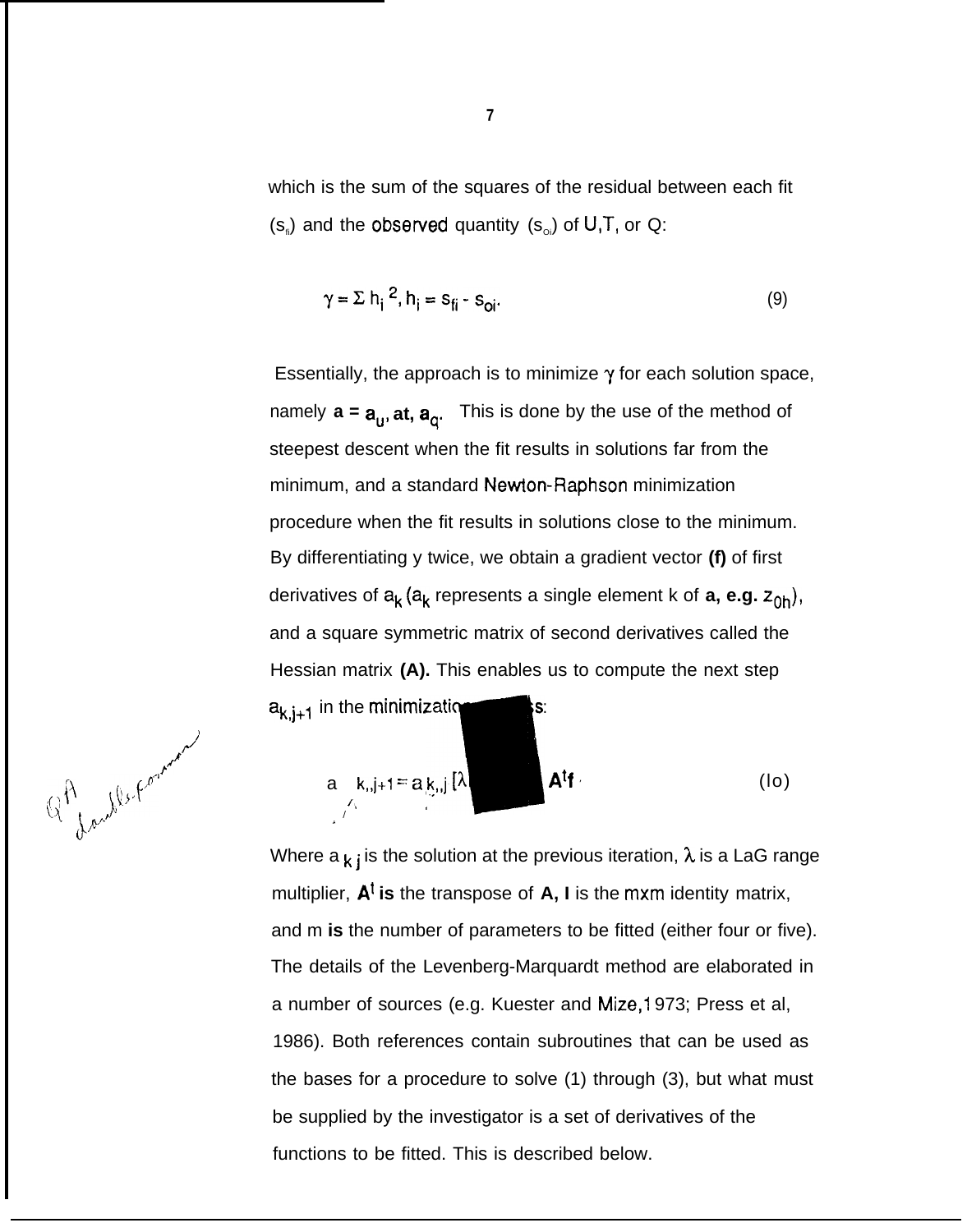To use the Levenberg-Marquardt method to fit observations of U,T,Q , we must differentiate the regression equations (7-8) with respect to each parameter  $(a_k)$ . This involves differentiating the diabatic correction factors (1) through (3) which have been represented in a number of ways. Hogstrom (1988) presented a comprehensive analysis of a number of representations of the  $\Psi_m$ and  $\Psi_h$  functions based on studies by various authors. We used the results of this analysis in our study, and also included the more recent representations of Brutsaert (1992). We found that the diabatic correction factors of Dyer (1 974) gave the best results in our fits of the data to (1) through (3). Below, we list the derivatives of U,T,Q with respect to **a** for Dyer's (1 974) formulae, for unstable and stable conditions:

For unstable conditions, Dyer's (1 974) diabatic correction formulae are:

$$
\phi_{m} = (1.0 - 16.0\zeta_{i})^{-0.25} , \zeta_{i} < 0
$$
\n
$$
\phi_{h} = \phi_{m}^{2}
$$
\n
$$
\phi_{q} = \phi_{h}
$$
\n
$$
\psi_{m}(\zeta_{i}) = 2 \ln(1/\phi_{m} + 1) + \ln(1/\phi_{m}^{2} + 1) - 2 \tan^{-1}(1/\phi_{m})
$$
\n
$$
\psi_{h}(\zeta_{i}) = 2 \ln(1/\phi_{h} + 1)
$$
\n
$$
\psi_{q}(\zeta_{i}) = \psi_{h}(\zeta_{i})
$$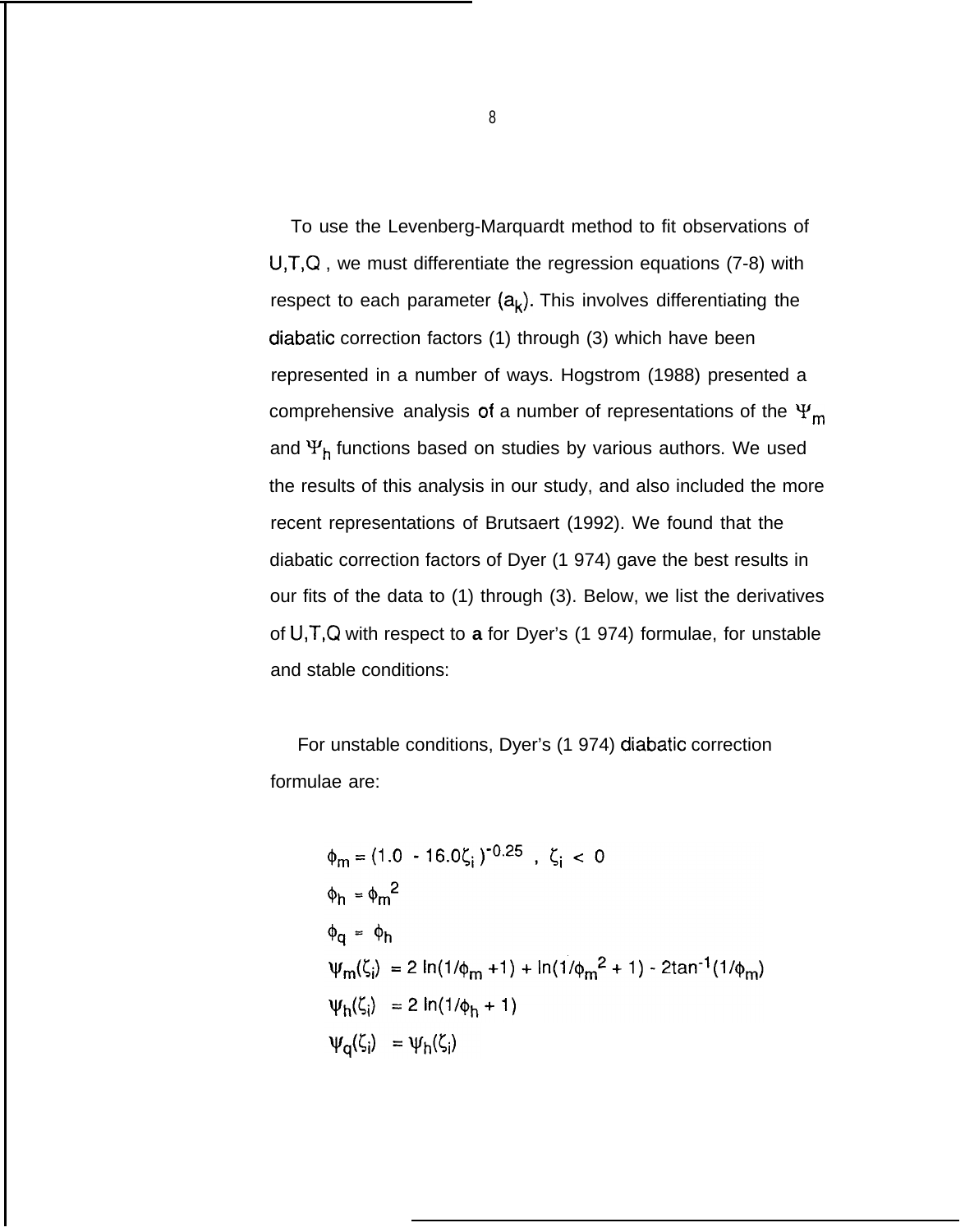and for stable conditions:

$$
\phi_{q} = \phi_{h} = \phi_{q} = 1 + 5\zeta_{i},
$$

$$
\psi_m(\zeta_i) = \psi_h(\zeta_i) = \psi_q(\zeta_i) = -5(\zeta_i - \zeta_{0i}),
$$

where  $\zeta_{0i}$  is different for each mode of transfer (m,h,q).

The derivatives of equations 1 through 3 are:

Winds:

$$
\partial U_{i}/\partial a_{u1} = -(U_{\star}/\kappa)[1/(z - d_{m}) + \partial \Psi_{m}(\zeta_{i}) / \partial a_{u1}],
$$
\n(11a)

$$
\partial U_{i}/\partial a_{u2} = \ln(z - d_{m}) - \Psi_{m}(\zeta_{i}) + \Psi_{m}(\zeta_{0}) - \ln z_{0m},
$$
\n(11b)

$$
\partial U_{i}/\partial a_{u3} = -(U^{\ast}/\kappa) [1/z_{0m} + \partial \Psi_{m}(\zeta_{0})/\partial a_{u3}],
$$
\n(11C)

$$
\partial U_{i}/\partial a_{u4} = (U_{*}/\kappa)[\partial \Psi_{m}(\zeta_{i}) / \partial a_{u4} + \partial \Psi_{m}(\zeta_{0}) / \partial a_{u4}].
$$
\n(11d)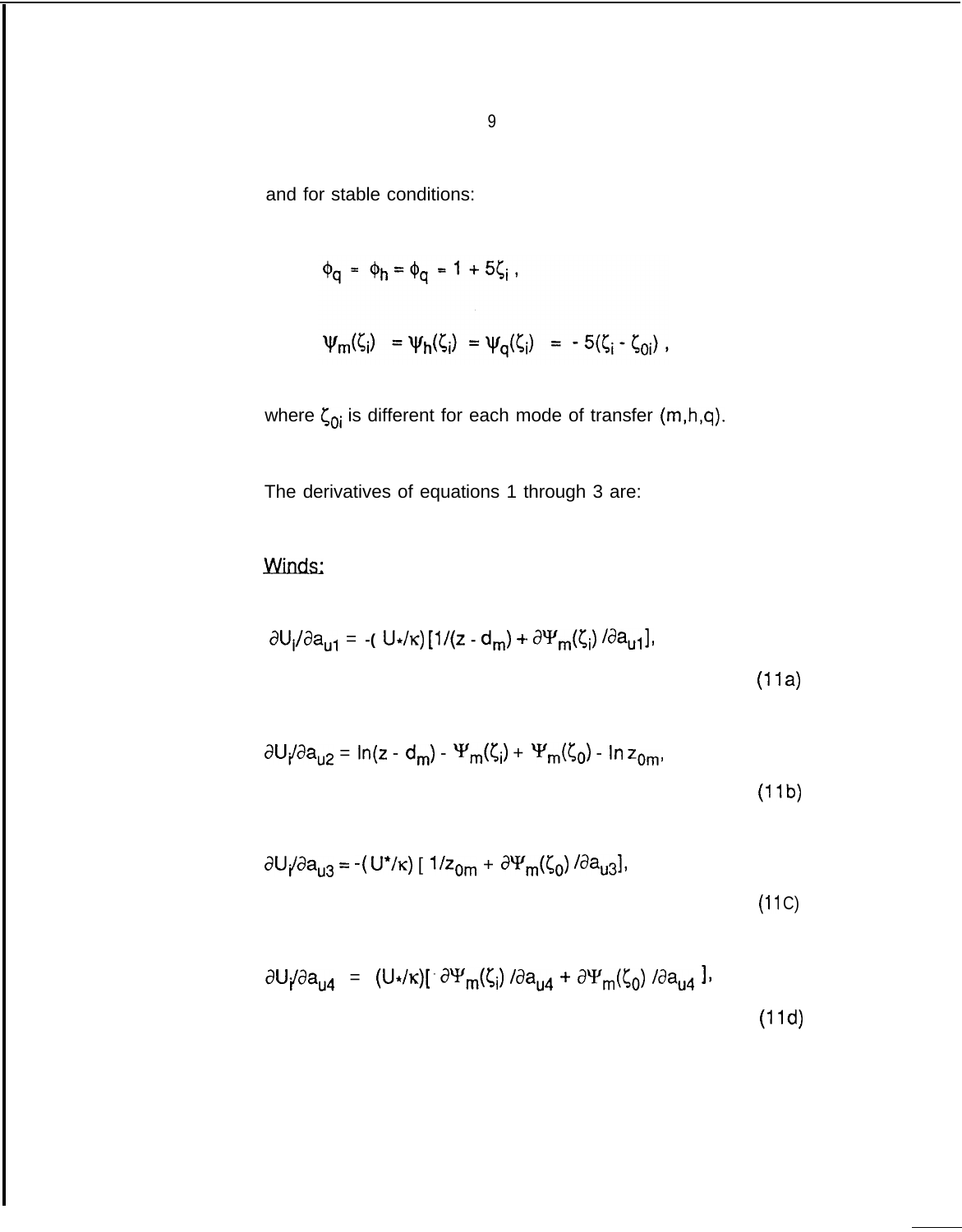Temperature and Humidity:

$$
\frac{\partial \mathsf{T}}{\partial \mathsf{a}_{11}} = 1, \tag{12a}
$$

$$
\partial T_f / \partial a_{t2} = \ln(z_i - d_h) - \Psi_h(\zeta_i) + \Psi_h(\zeta_0) - \ln z_{0h},\tag{12b}
$$

$$
\partial T_f / \partial a_{13} = -(T_*/\kappa) \left[ 1/z_{0h} + \partial \Psi_h(\zeta_0) / \partial a_{13} \right],
$$
\n(12c)

$$
\partial T_i / \partial a_{14} = -(T \star / \kappa) [1 / (Z_i - d_h) + \partial \Psi_h(\zeta_0) / \partial a_{14}],
$$
\n(12d)

$$
\partial T_{i}/\partial a_{i5} = (T_{\star}/\kappa) \mathbf{I} - \partial \Psi_{m}(\zeta_{i}) / \partial a_{i5} + \partial \Psi_{m}(\zeta_{0}) / \partial a_{i5} \mathbf{I},
$$
\n(12e)

 $w$  here  $a_{u1} = d_m$ ,  $a_{u2} = U_*/\kappa$ ,  $a_{u3} = z_{0m}$ ,  $a_{u4} = L$ ;  $a_{t1} = T_s$ ,  $a_{t2} = T_*/\kappa$ ,  $a_{13}$  =  $z_{0h}$ ,  $a_{14} = d_h$ ,  $a_{15}$  = **L**.

For unstable conditions,

$$
\frac{\partial \Psi_{m}(\zeta_{i})}{\partial a_{u1}} = -(4/L)[\phi_{m}^{2}/(\phi_{m}+1)(\phi_{m}^{2}+1),
$$

$$
\frac{\partial \Psi_{\mathsf{m}}(\zeta_0)}{\partial a_{\mathsf{u}3}} = 16/\mathsf{L}[\phi_{0\mathsf{m}}(\phi_{0\mathsf{m}} + 1)(\phi_{0\mathsf{m}}^2 + 1)],
$$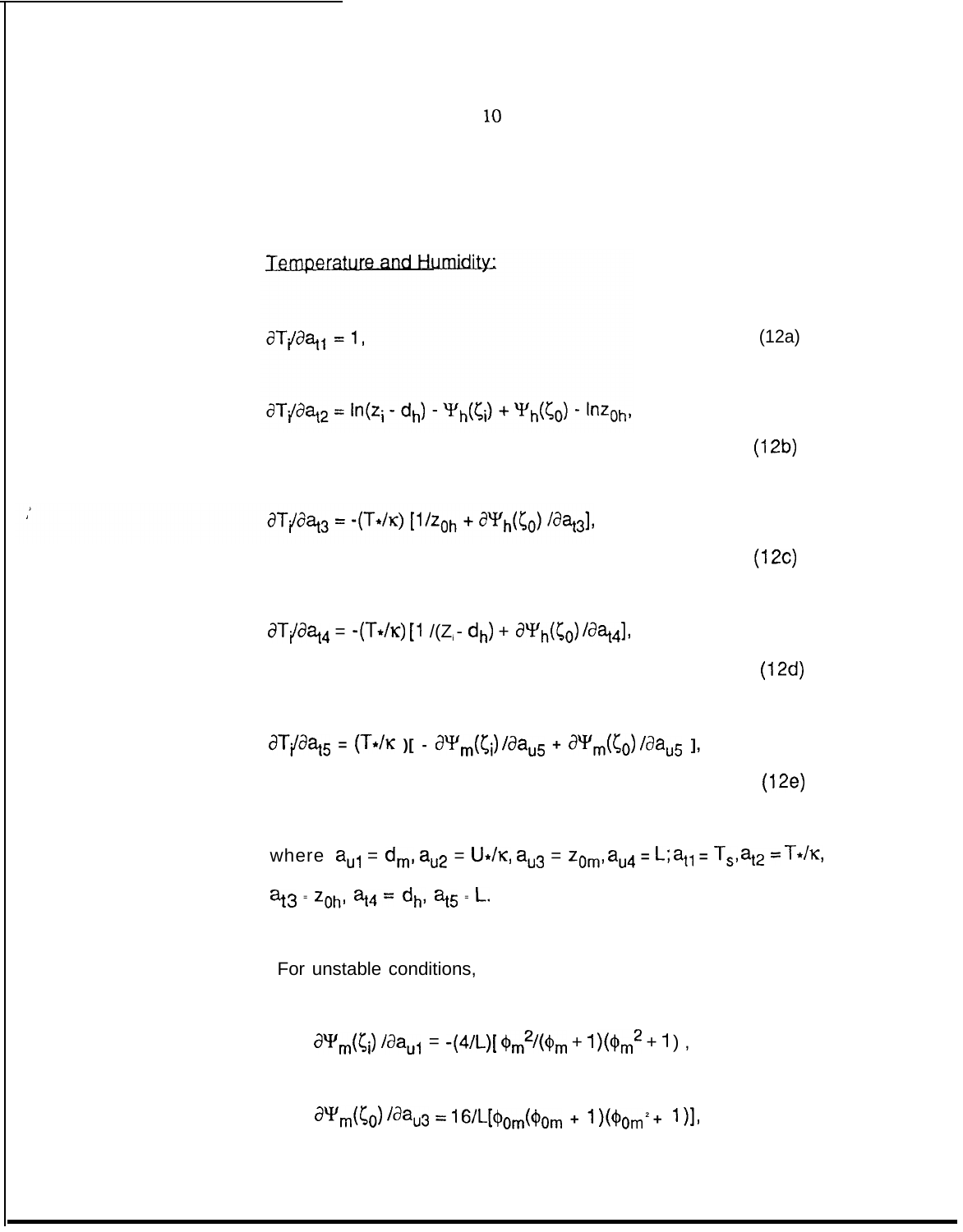$$
\partial \Psi_{m}(\zeta_{i}) / \partial a_{ud} = (16/L^{2}) [1/\phi_{m}(\phi_{m}^{+}1)(\phi_{m}^{2} + 1],
$$
  
\n
$$
\partial \Psi_{m}(\zeta_{i}) / \partial a_{ud} = -(16/L^{2}) [1/\phi_{0m}(\phi_{0m} + 1)(\phi_{0m}^{2} + 1],
$$
  
\n
$$
\partial \Psi_{h}(\zeta_{0}) / \partial a_{td} = 16/L[\phi_{0h}(\phi_{0h} + 1)],
$$
  
\n
$$
\partial \Psi_{h}(\zeta_{0}) / \partial a_{td} = 16/L[\phi_{h}(\phi_{h} + 1)],
$$
  
\n
$$
\partial \Psi_{m}(\zeta_{i}) / \partial a_{ud} = 16/L^{2} [(z_{i} - d_{h}) / \phi_{h}(\phi_{h} + 1)],
$$

 $\partial\Psi_{\text{m}}(\zeta_i)$  / $\partial a_{i15}$  = -16/L2[Z@+)o@oh+ 1)].

For stable conditions, the derivatives of  $\Psi_{m,h,q}$ , with respect to d and  $Z_{\scriptscriptstyle \partial}$  are all equal to 5/L, and  $\partial \Psi_{\sf m}(\zeta_{\sf i})$  / $\partial {\sf L}$  = 5( $\zeta_{\sf i}$  -  $\zeta_{\sf 0 {\sf i}}$ )/ ${\sf L}^2$ . Similarity is assumed between heat and moisture transfer; **therefore,** for moisture, in (12) expressions in T can be replaced by expressions in Q. This provides the set of equations for the fits to the moisture data.

Figure 1 is a flow chart of the procedure for fitting the data to the Monin-Obukhov equations. The initialization of parameters includes specifying certain physical constants (e.g.,  $g = 9.81 \text{ m/s}^2$ ), and setting counters and merit functions to starting values, Initial guesses for  $a_{u}$ , at,  $a_{q}$  are required to start the calculations. It is sufficient to use climatological data (e.g., ford and  $Z_{\circ}$ ) for initial values; or, if the height  $(h_{vw})$  of the vegetation is known, any of the empirical relationships relating  $h_{\text{var}}$  to d and  $z_0$  (Brutsaert, 1982)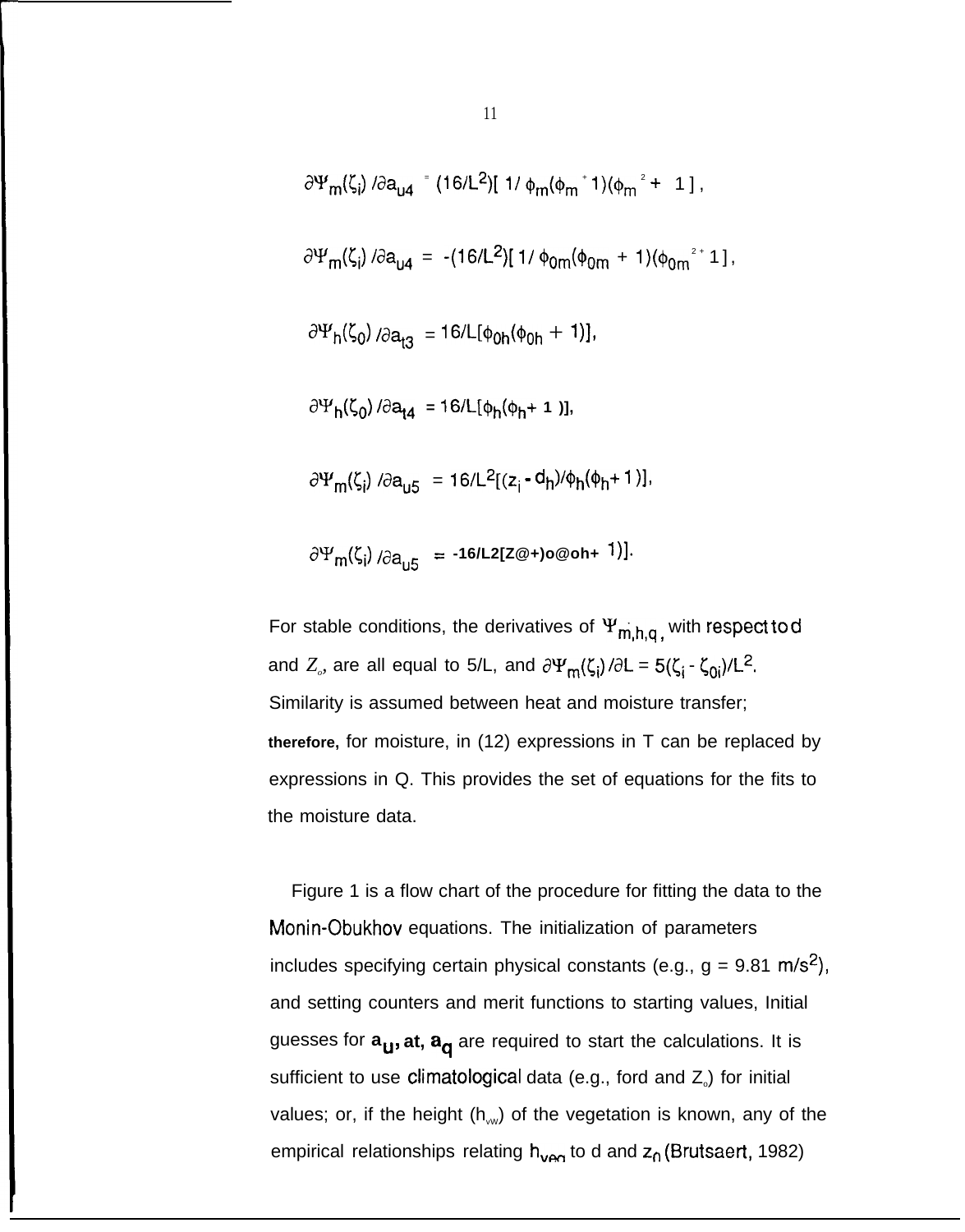can be used. Actually, the Levenberg-Marquardt method is somewhat insensitive to whatever starting values are used, although at times, some experimentation may be necessary. Another way to start the procedure is to first use a reduced set of parameters (assuming all d's and  $z_0$ 's are equal), and use the results from this run as starting values to calculate the full set of parameters in (11) and (12). Assuming equivalence of all d's and  $Z_{\circ}$ 's is the standard approach of profile analysis, and the Levenberg-Marquardt based procedure (hereafter abbreviated LMP) can be viewed as an extension of this technique.

## 4. **Experiments on Synthetic Data**

To test this procedure, we used a synthetic data set that was developed by arbitrarily choosing parameters for  $U^*, T^*, Q^*, L$ , and so forth (Table la). In this experiment, we only used wind and temperature data, Next, we selected a logarithmic (base 2) height range of 1 to 32 m for the calculations. Finally, we calculated profiles of U, T, Q from the values in Table la and (1 ) through (3). This was all done by using a commercial spreadsheet application (Quattro Pro, version 6.01) on a stand-alone, desktop PC (486 model). We call the profiles calculated in this way synthetic profiles of U, T, and Q. The results are given in Table la for three different cases corresponding to different values of  $z_{0h}$  ( = 0.09, 0.009, 0.0009 m) and a single value of  $z_{0m}$  ( = 0.09 m).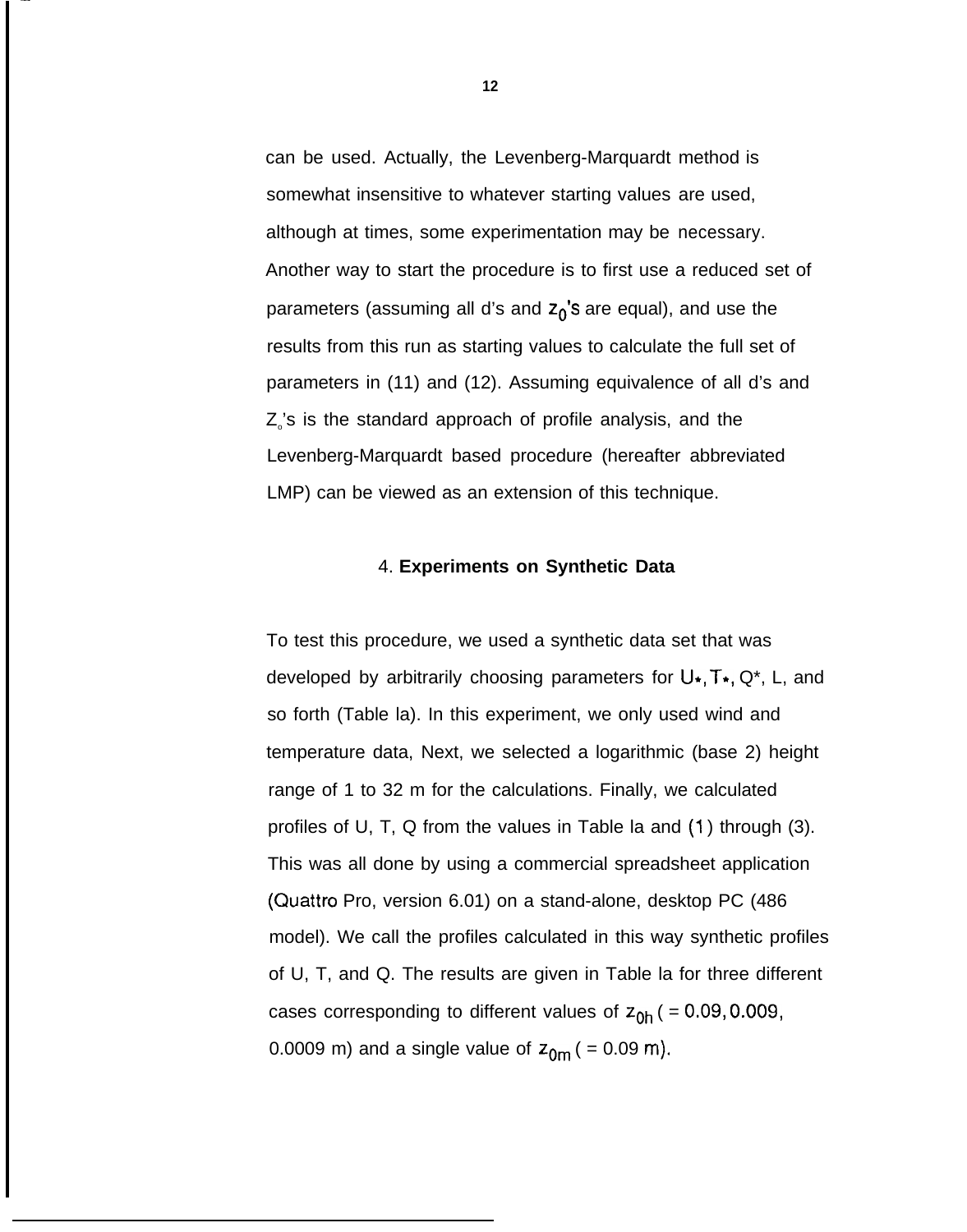Using a separate method, we coded the Levenberg-Marquardt procedure described in the last section - and cjiagrammed in Figure 1- in FORTRAN and compiled the program on a Sun Workstation (OS 5.0). We then ran the program to fit the profiles of Table la. Starting with an initial guess of the values given in Table la (usually one-half to a full order of magnitude larger or smaller than the actual values), the program was run until convergence or until the number of iterations exceeded 100. In all the calculations done for this paper, the number of iterations usually was less than 10, seldom exceeded 20, and never reached 50. Each iteration consisted of a set of calculations of U,T,Q, and all the associated **a** values in Table la. At the end of each iteration, the results were tested for convergence to see if another iteration was required. If the iteration test failed, the **a** values were changed and the profile computations redone, To test convergence, we first calculated the Monin-Obukhov scale height  $(L_i)$  from the LMP. We call  $L_f$  the fitted value of L, Next, we calculated L from the separate calculated values of virtual temperature,  $T_{v}$ , specific humidity,  $q_{\star}$ , T $_{\star}$ , and  $T_{avg}$ , since L is:

$$
L = U \cdot \frac{2}{\sqrt{\kappa g (T + 0.61 \, T_{\text{avg}} q)}}. \tag{13}
$$

This value of L we call the calculated value of  $L_c$ . We stress here that these two values of L are calculated separately: one as a result of the LMP fitting process  $(L_i)$  and the other from direct calculation  $(L_{\circ})$  of fitted values. In theory, these two values should be equal. Therefore, we accept convergence of the solutions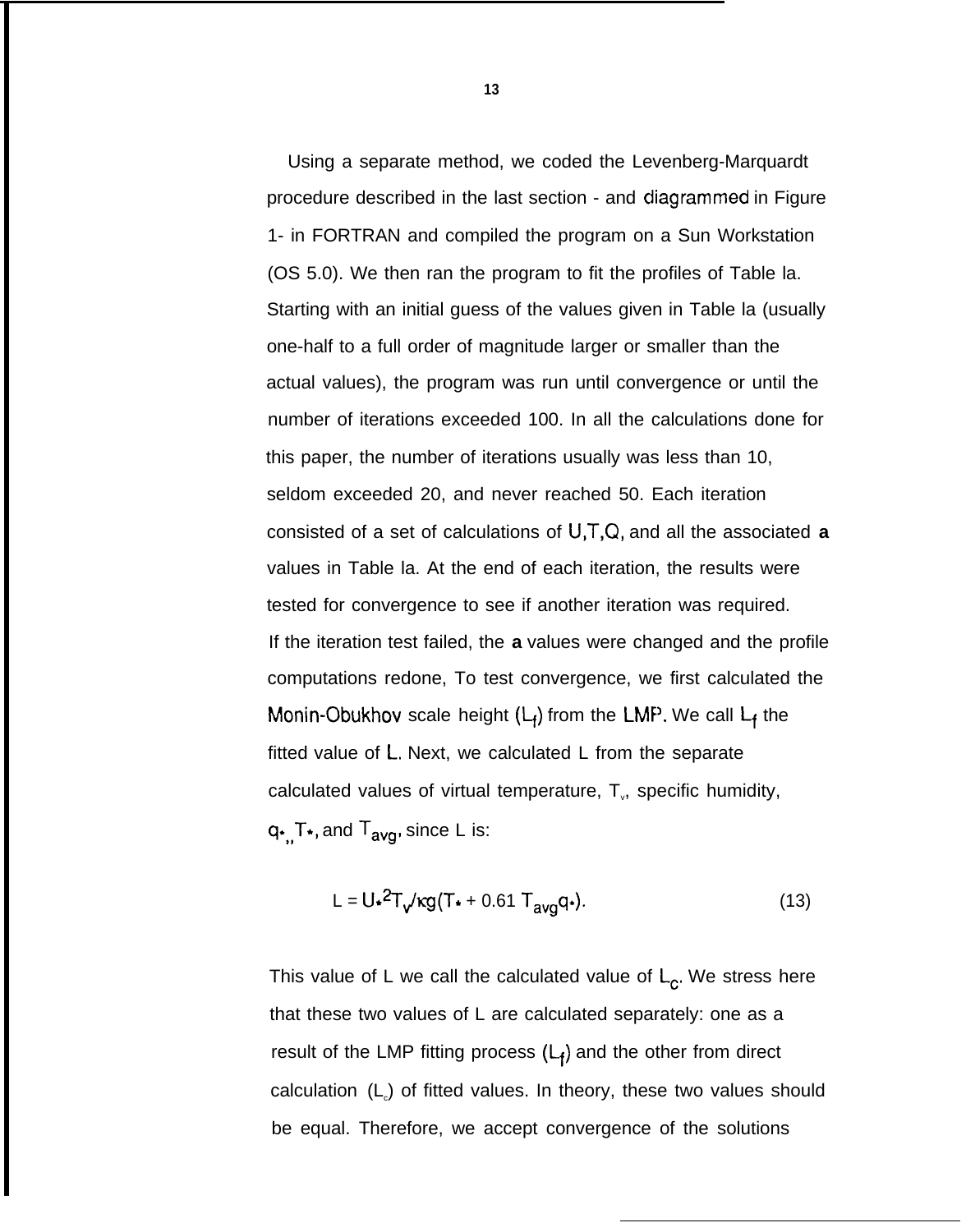when  $\epsilon = abs(L_f-L_c)$  <10-5. We note that other convergence tests are possible; for example, convergence is obtained when some calculated parameter (e.g.  $T<sub>*</sub>$ ) changes by less than some predetermined amount (e.g. 10-5) from one iteration to the next In tests, we have found no significant difference between this approach and the one we have used here. We prefer to use the  $L_f$ ,  $L_c$  test because of the consistency of the notion that the two values should be nearly equal.

For each iteration, the profiles of U, T, and Q were calculated. Originally, the first LMP calculations used synthetic wind and temperature profiles calculated to 5 decimal places. When the 5 decimal place numbers were used as input in the Levenberg-Marquardt procedure, the standard deviations between the LMP calculated profiles and the synthetic data were extremely small , the smallest standard deviations being on the order of (1 O'5 to 10-7). In other words, when the data is nearly perfect, the LMP fits the data nearly perfectly. This includes calculated values of  $U_{\star}, T_{\star}, Q_{\star}, T_{s}, Q_{s}, d_{m}, d_{h}, d, \vec{q}, \vec{q}_{h}, z_{0h}, z_{0q}$ , and L. We show these results in Tables la, b,c,d. We also truncated the 5 decimal values of U, T, and Q to 2 decimal places (Table Ic) and used these values as input to the LMP. This approach serves as a rough indicator of the effects of measurement error cm the effectiveness of the LMP (Table Id). The synthetic and calculated wind and temperature profiles in all the tables agree exactly in almost every case, and the surface layer values agree within a fraction of a per cent.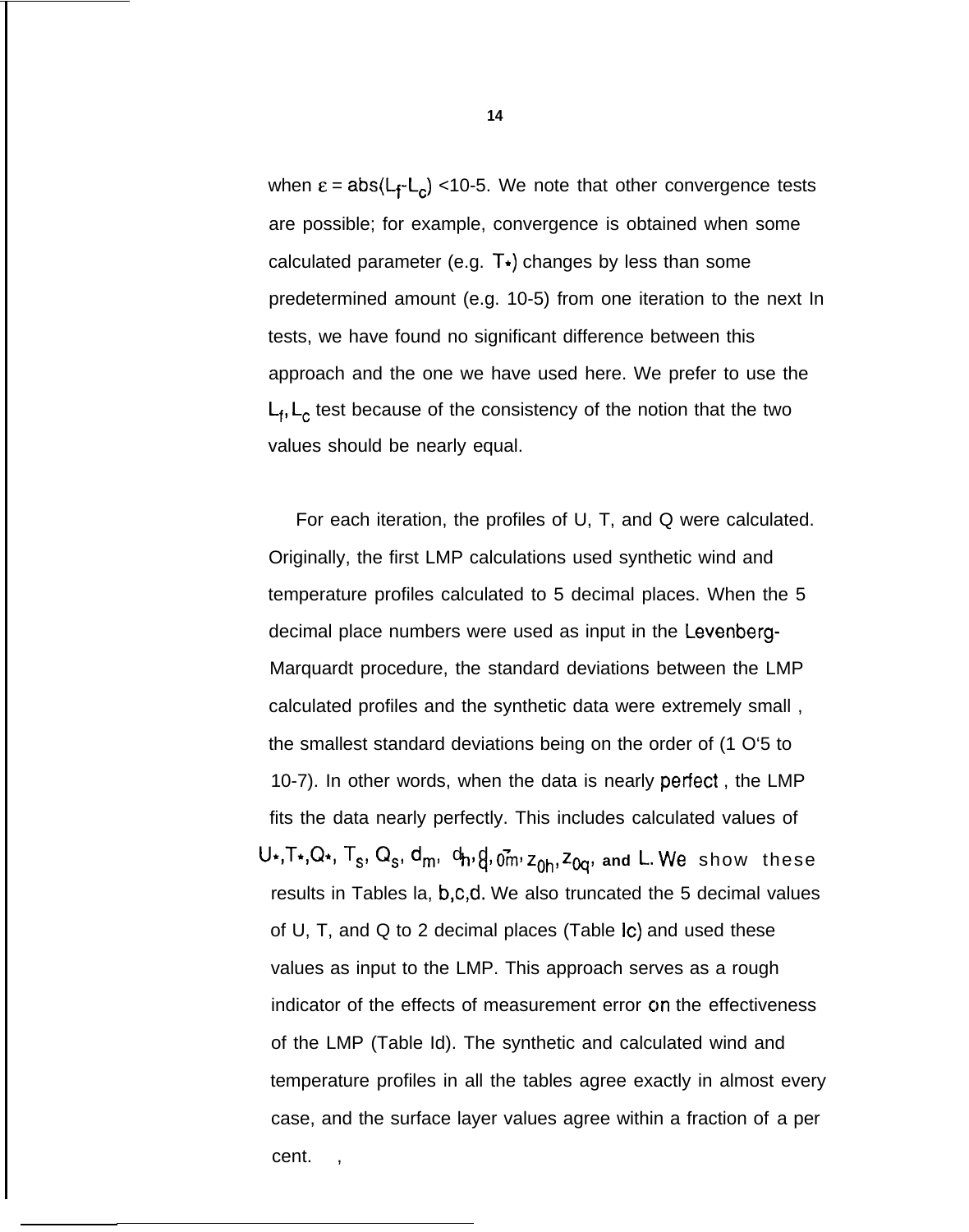These results indicate that the Levenberg-Marquardt procedure is fairly robust, and - in principle - capable of discriminating among different values of d<sub>m</sub>, d<sub>n</sub>, d<sub>a</sub> and z<sub>0m</sub>, z<sub>0h</sub>, and z<sub>0a</sub>. As we shall see, differences in d and Z. affect the estimation of convective (sensible and latent) heat flux densities whenever they are calculated from resistance or drag coefficient type expressions.

## 5. **Application to Actual Data**

The LMP works well on synthetic (or made-up) data sets. In a sense, the process of obtaining solutions to these self-contained, made-up physical systems comprises a nearly closed method of analysis, because the answers are known to a given precision, and any imperfections in results are attributable mostly to the inexactness of the LMP procedure itself. Also, the assumption is made that the similarity equations are perfectly appropriate for the analysis. Testing the procedure on actual data sets is another matter. Errors occur in measurement, and there is always some lack of certainty in the appropriateness of the similarity equations to represent conditions at the field site. This has to do with sufficient fetch to the instrument, the inhomogeneity of the surface surrounding the site, and other matters. The real world is an open physical system and the answers are not as clear cut. However, we can compare our method with the results from other field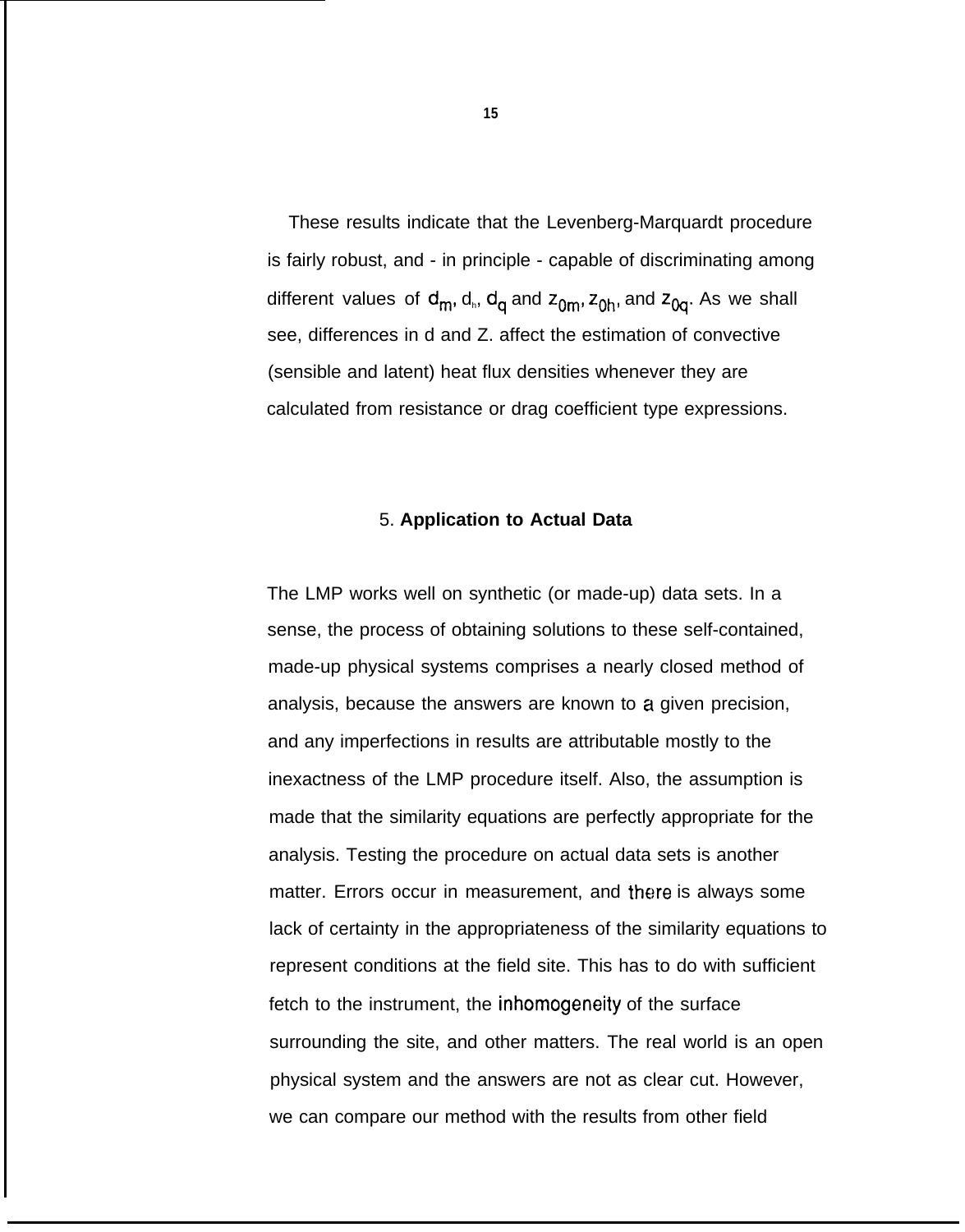studies to see if our answers are nearly the same, and we do so in this section.

### **5.1 Petawawa Experimental Forest.**

In 1968, measurements of wind speed and temperature were made in a Canadian forest over a mixed stand of mature red and white pine with a surface density of about 620 trees per ha. The measurements were obtained on a tower at 5 heights: 26, 31, 37, 46, and 61 m. The height of the trees averaged 21 m. Lo (1 977), Kramm (1989), and Haenel (1993) analyzed the data with their own methods of computing wind and temperature profiles and surface layer parameters. Haenel (1993) summarized the results in Table II of his paper. The goodness of the fits between the measurements and calculated profiles was determined by computing a measure of scatter, or standard deviation (Panofsky and Brier, 1968):

$$
s_{\chi}^{\text{-}}\sqrt{(1/n)}\sum_{i=1,n}^{n}(\chi_{im} - \chi_{ic})^{2}
$$
 (14)

where  $\chi_{\text{im.c}}$  refers to either a measurement (m) or calculated (c) value of a profile parameter ( $\chi = U$  or T) at the height  $z_i$ , and n is the total number of measurements. Haenel's (1993) method was found to yield the best fits between the measured and calculated profile values.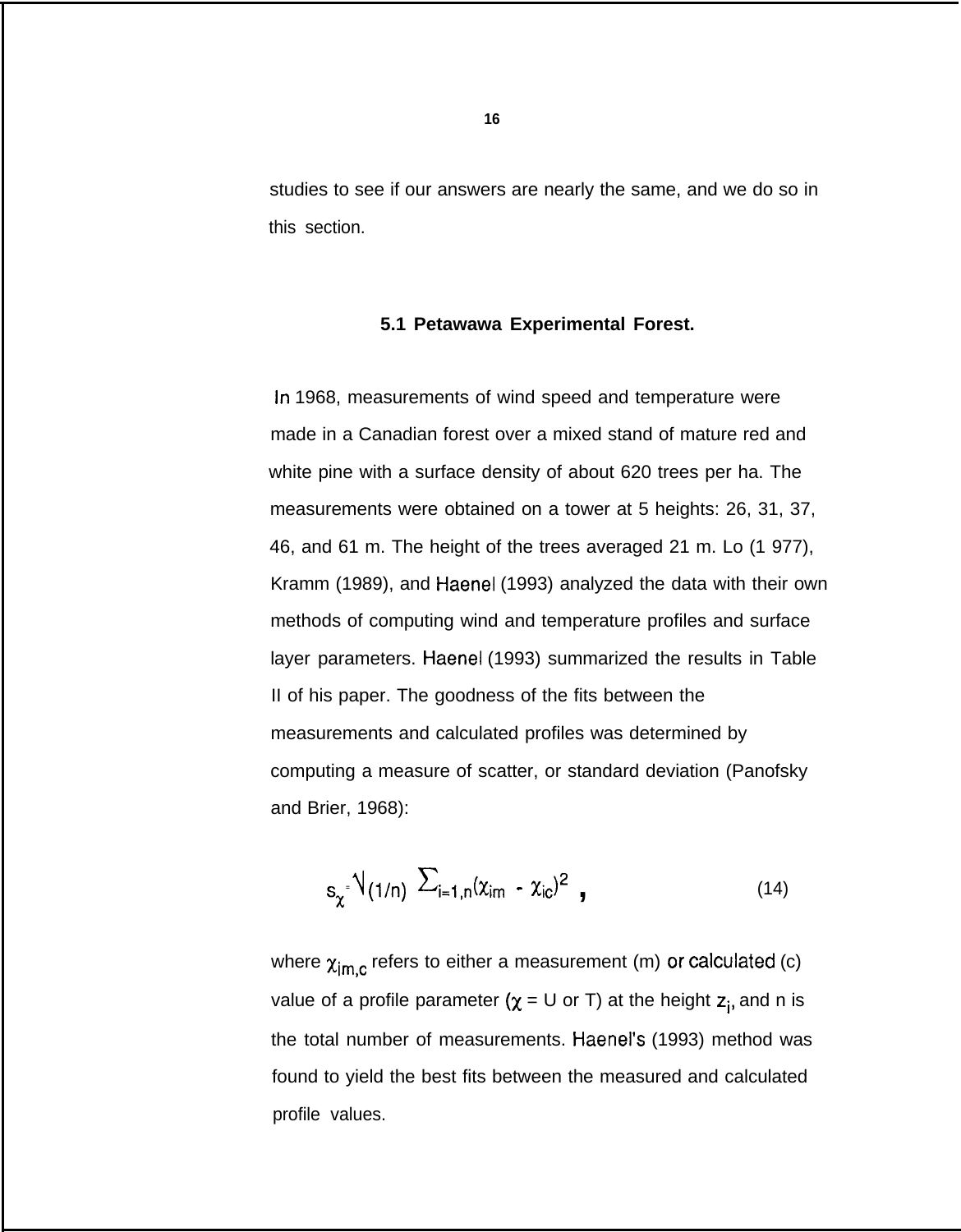Using the same data base, we applied the LMP to the 4 sets of profile data shown in Lo (1 977), Kramm (1989), and Haenel (1 993). For this case, we used the same assumptions these previous investigators did, i,e, d =  $d_m = d_h$  and Z. =  $z_{0m} = z_{0h}$ . This restriction allowed us to fit the data with less than the full set of 4 or 5 parameters each for U and T. Instead, we used 3 parameters (U<sub>\*</sub>,d, and Z<sub>o</sub>) for the U profile fit, and 2 parameters (T<sub>\*</sub>,T<sub>s</sub>) for the T profile fit. Our results are compared with Haenel's (1992) in Table 11, Our results are equal to or slightly better than Haenel's in all cases. We also tried using Hogstrom's (1988) modification of Dyer's (1974) formulae and Brutsaert's (1992) formulae for  $\Psi_{\mathbf{m}}$ and  $\Psi_h$  to fit the data. There was no significant improvement in using Hogstrom's (1 988) modified formulae over Dyer's (1 974), and Brutsaert's (1992) formulae resulted in fits slightly worse than Haenel's (1993).

If this was all we could expect from the LMP, then we would have another profile analysis technique that produced answers rapidly and accurately. By relaxing the restriction that all d's and  $Z_{\circ}$ 's are equal and using the full set of equations in (11) and (12), **we** calculate individual values of d and Z. for U, T, and Q in the sections below. Note that this can be done with profile data only, and not with the assistance of ancillary data sets like surface temperature measurements from infrared radiometers.

**17**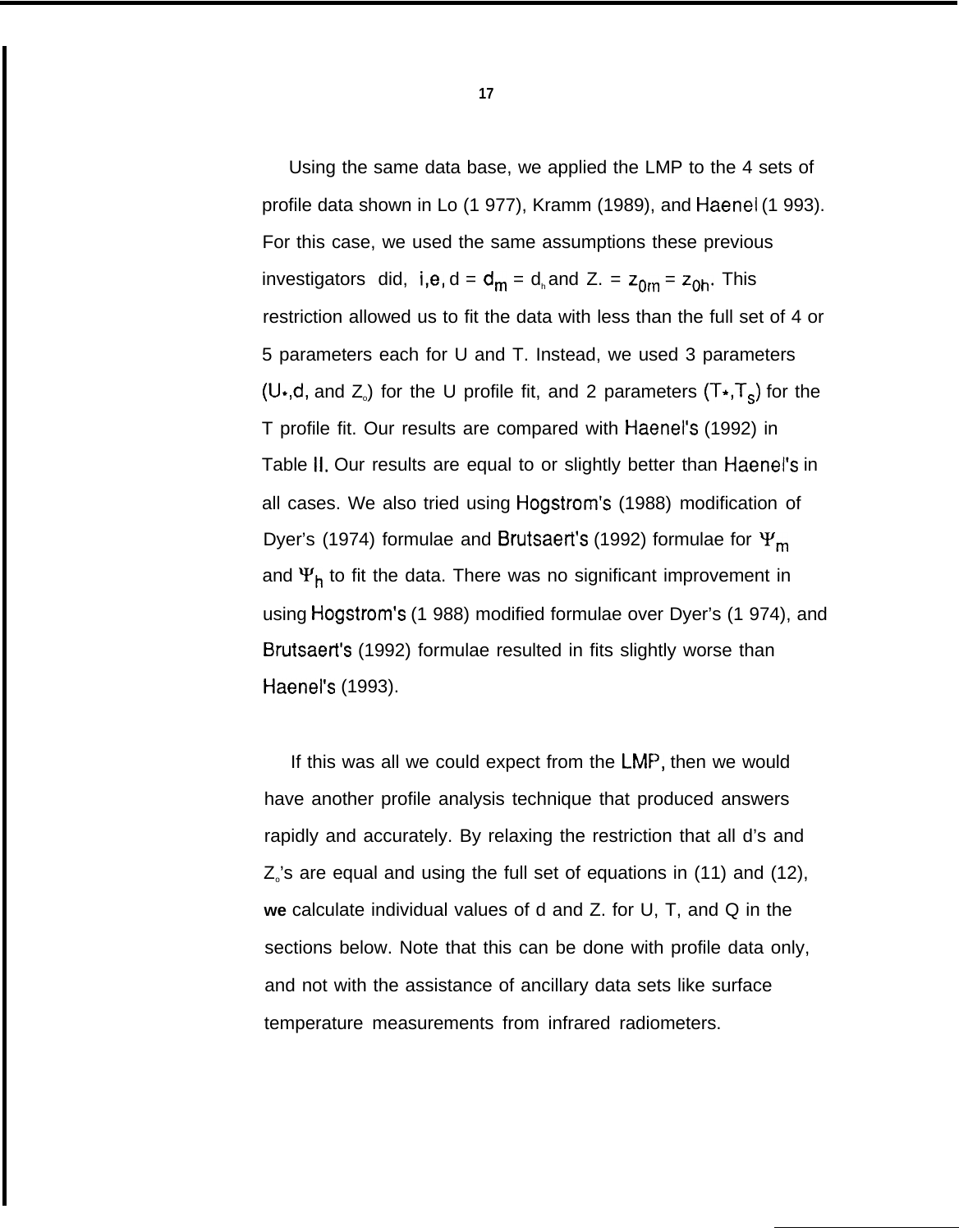#### 5.2 **University of California at Davis Field**

We tested the full set of (11) and (12) on a data set gathered by the University of California at Davis (UC Davis) staff at the Hydrometeorological Field Site at Davis and reported by Morgan et *a/* (1971). This consisted of a set of measurements of wind speed, temperature, and absolute humidity at up to 7 levels over a flat field covered by short grasses, Morgan efa/(1971 ) list data for the summers of 1966 and 1967, They calculated a zero plane displacement height (d) of about 10 cm during June 1966 and 15 cm during September **1967.** The aerodynamic roughness length (z<sub>o</sub>) was calculated as 0.94 cm in June 1966 and 0.88 cm in September 1967. We reanalyzed 10 profile data sets during June 1966 and September 1967 using the LMP. The results are given in Tables Ills and lllb. The profiles from the UC Davis report are listed in the Appendix. Note that the standard deviations between the measured and LMP calculated profiles are quite good, and are about an order of magnitude better than the results shown in Table II for the forested region of Lo's (1977) data sets.

For the June 2, 1966 afternoon data, we see that the separate values of  $d_m, d_h$ , and  $d_q$  average about 10, 13, and 12 cm respectively as opposed to the single value of 10 cm quoted above. Likewise for the  $z_0$ , we find that  $z_{0m}$ ,  $z_{0h}$ , and  $z_{0n}$  average about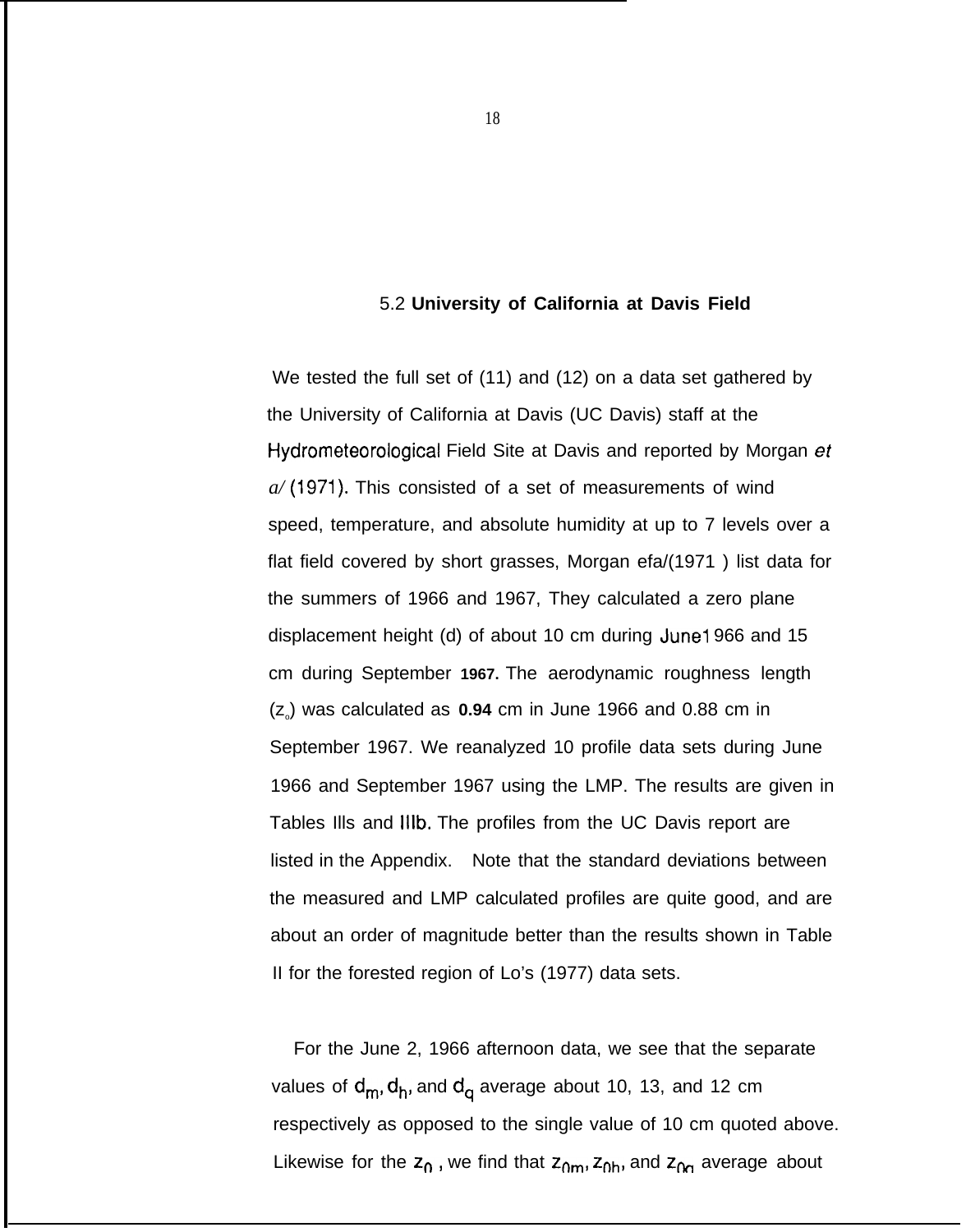0.90, 0.04, and 0.40 cm respectively , versus a previously calculated single value of 0.94 cm. For the September 28, 1967 morning data, we find that the  $d_m$ ,  $d_h$ ,  $d_q$  values average about 15, 13, and 20 cm. The  $z_{0m}$ ,  $z_{0h}$ ,  $z_{0g}$  values average about 0.61, 0.04, and 0.45 cm. The d and Z. results are fairly consistent between these two data sets that reflect different annual and diurnal periods. Also, except for  $d<sub>a</sub>$  in the morning data, the d values all agree within 10-20% or so of each other for each data set. The Z. values are more variable, particularly  $z_{0h}$ . The ratio of the three  $2_{\circ}$  values indicate a range of from 7 to 2000 for  $z_{0m}/z_{0h}$ ; from 1/2 to 6 for  $z_{0m}/z_{0q}$ ; and from 4 to 600 for  $z_{0q}/z_{0h}$ .

Although values for  $z_{0q}/z_{0h}$  and  $z_{0m}/z_{0q}$  are difficult to find in the literature, a number of studies exist for  $z_{0m}/z_{0h}$ . Kustas et al (1989) found a value of 270 over a sparse canopy in Owens Valley California. Betts and Beljaars (1993) found  $z_{0m}/z_{0h}$  to be about 16 from an analysis of aircraft and surface data from the 1978 FIFE experiment in Kansas. They estimated an error range of 7-35. Hignett (1994) at the U.K. Meteorological Office field site in Cardington, Bedfordshire, England and Duynkerke (1992) at the Cabauw site in the Netherlands found some exceptionally high ( $\sim$  105) values of  $z_{0m}/z_{0h}$  in their analyses. These studies and the further results of our findings for  $z_{0m}/z_{0q}$  and  $z_{0q}/z_{0h}$  indicate that assuming equality for all d's and  $Z_{\text{o}}$ 's is not warranted. In the next section, we show how calculations of convective heat flux densities are affected when d and Z. values differ.

\*

 $\epsilon$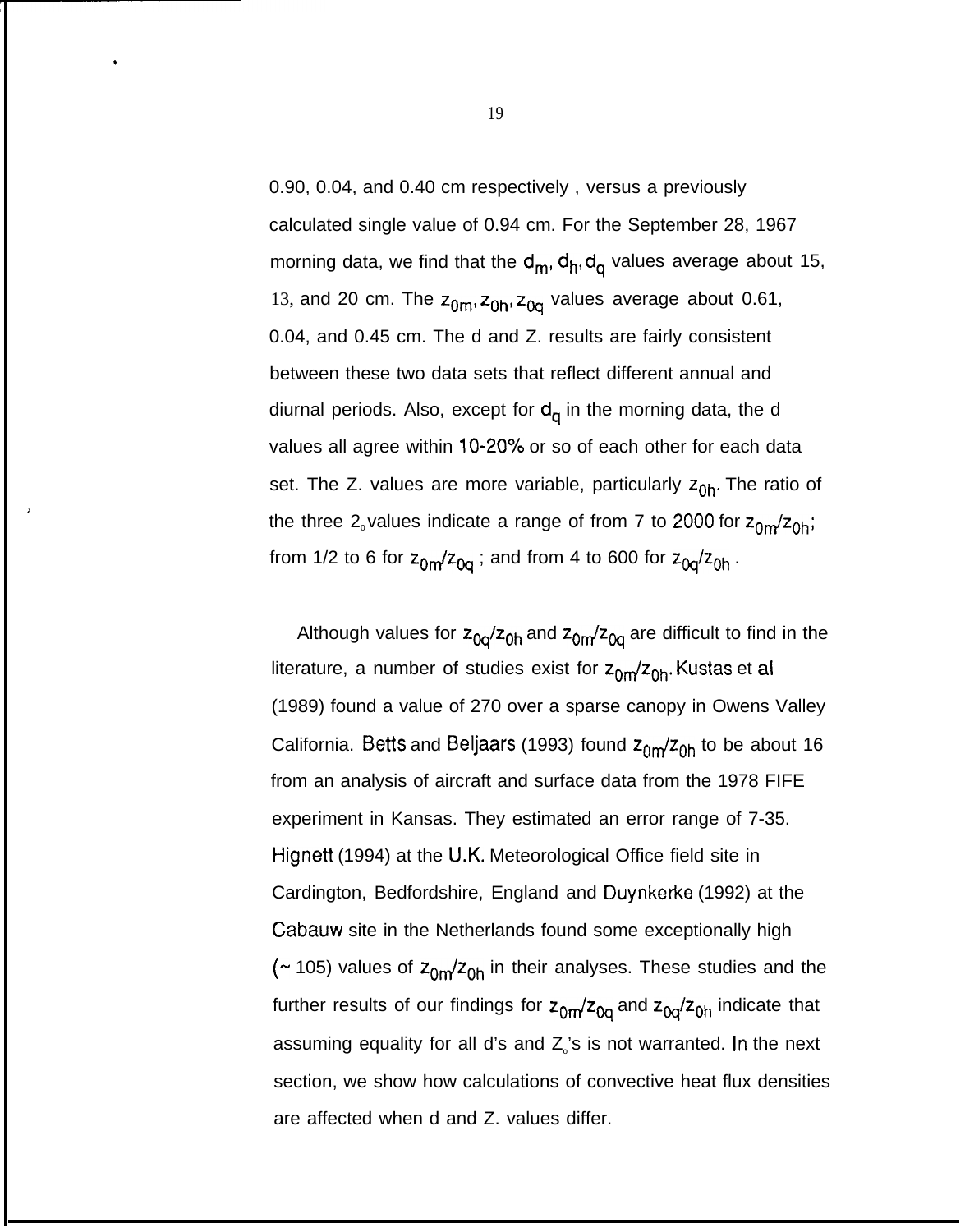We also analyzed a number of nightime (stable conditions) .<br>\ profiles for June 21966. We found that these profiles yielded about the same values for d and Z. that were obtained in Tables Ills and Illb. There were some difficulties in analyzing the data under stable conditions when winds were light (i.e. much less than 1 m/s) and also, many times the profiles of temperature and humidity were dissimilar. Under the latter conditions, temperature values increased with height from the surface while humidity values decreased with height. These conditions produced humidity values (mostly negative values of d) that were inconsistent with the values found in the unstable analysis. Since convective heat flux densities for stable conditions are small anyway, separate evaluation of d and Z. for momentum, heat, and moisture is probably not important under these conditions. As shown in the next section, assuming d and Z. are the same for momentum, heat, and moisture transfer when flux densities are usually large - can significantly affect heat flux calculations,

>

## 6. **Computing Convective Heat Flux Densities**

Convective heat flux densities in the surface layer are sometimes calculated by modelers by using either the resistance or bulk transfer methods (Garrat, 1992). Here, we show how heat flux density calculations are affected by the choice of roughness lengths, and - mainly for notational convenience - we use the bulk transfer method to make the point, The bulk transfer expressions for momentum, heat, and humidity flux densities are:

**20**

 $\frac{1}{\sqrt{2}}$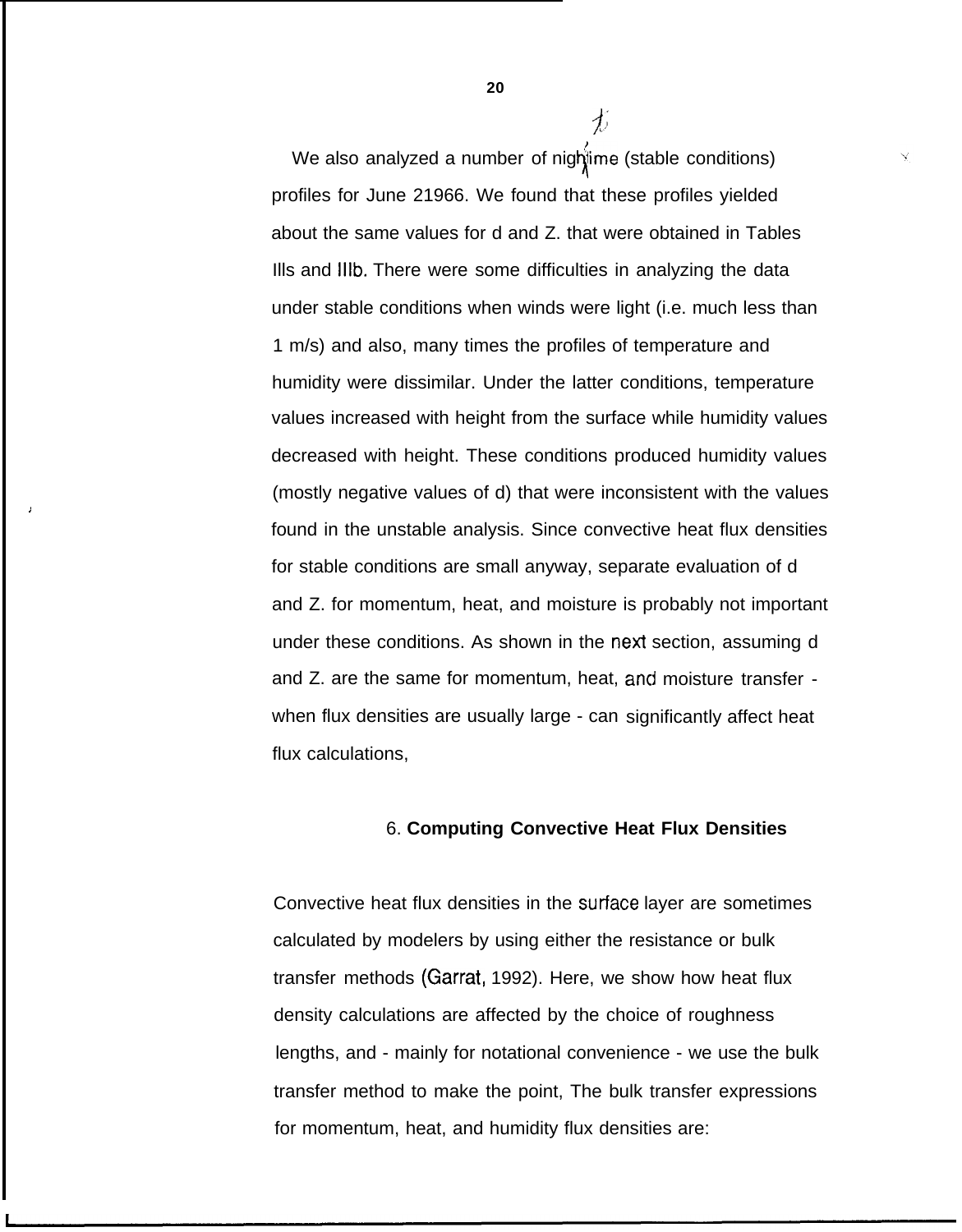$$
\tau = \rho C_d U_r^2,\tag{15}
$$

$$
H = \rho c_p C_h U_r (T_s - T_r), \qquad (16)
$$

$$
LE = L_s C_q U_r (Q_s - Q_r)
$$
 (17)

where r refers to the reference height at  $z_r$ ,  $\tau$  is the surface shear stress, and the other symbols are defined as before . The bulk transfer coefficients are:

$$
C_{d} = \kappa^{2}/[ln((z_{r} \cdot d_{m})/z_{0m}) - Ym(g)123
$$
(18)  
\n
$$
C_{h} = \kappa^{2}/[ln((z_{r} \cdot d_{m})/z_{0m}) - \Psi_{m}(\xi)][ln((z_{r} \cdot d_{h})/z_{0h}) - \Psi_{h}(\xi)] , (19)
$$
  
\n
$$
C_{q} = \kappa^{2}/[ln((z_{r} \cdot d_{m})/z_{0m}) - \Psi_{m}(\xi)][ln((z_{r} \cdot d_{q})/z_{qm}) - \Psi_{q}(\xi)] , (20).
$$

We computed H, LE,  $C_d$ ,  $C_h$ ,  $C_q$  from (15) through (20) for all the periods of the UC Davis data analyzed in the previous section. The results are shown in Figures 2a and 2b. Both figures indicate the influence of the disparate values of  $z_{0m}$ ,  $z_{0n}$ ,  $z_{0q}$ . If we assume that  $d_m = d_h = d_q$  and  $z_{0m} = z_{0h} = z_{0q}$  then  $C_d = C_h = C_q$ , a plot of the ratio of all the bulk transfer coefficients would be a constant value of 1 (i.e.,  $C_d/C_h = C_d/C_q = C_d/C_h = 1$ ). I-his is not what Figure 2 shows. When we take into account the differences among d and Z. for momentum, heat , and moisture transfer, Figure **2** shows that C<sub>d</sub>/C<sub>h</sub> is about 2, C<sub>d</sub>/C<sub>q</sub> is somewhat more than 1, and  $C_H/C_q$  is about 1/2. Moreover, from (16) and (17), the Bowen ratio  $(\beta = H/LE)$  is directly proportional to  $C_H/C_{q}$ . This means that for the UC Davis site – by assuming that all d and *Z*. values are equal –  $\beta$ could be overestimated by about 100% and that H (or LE) could

.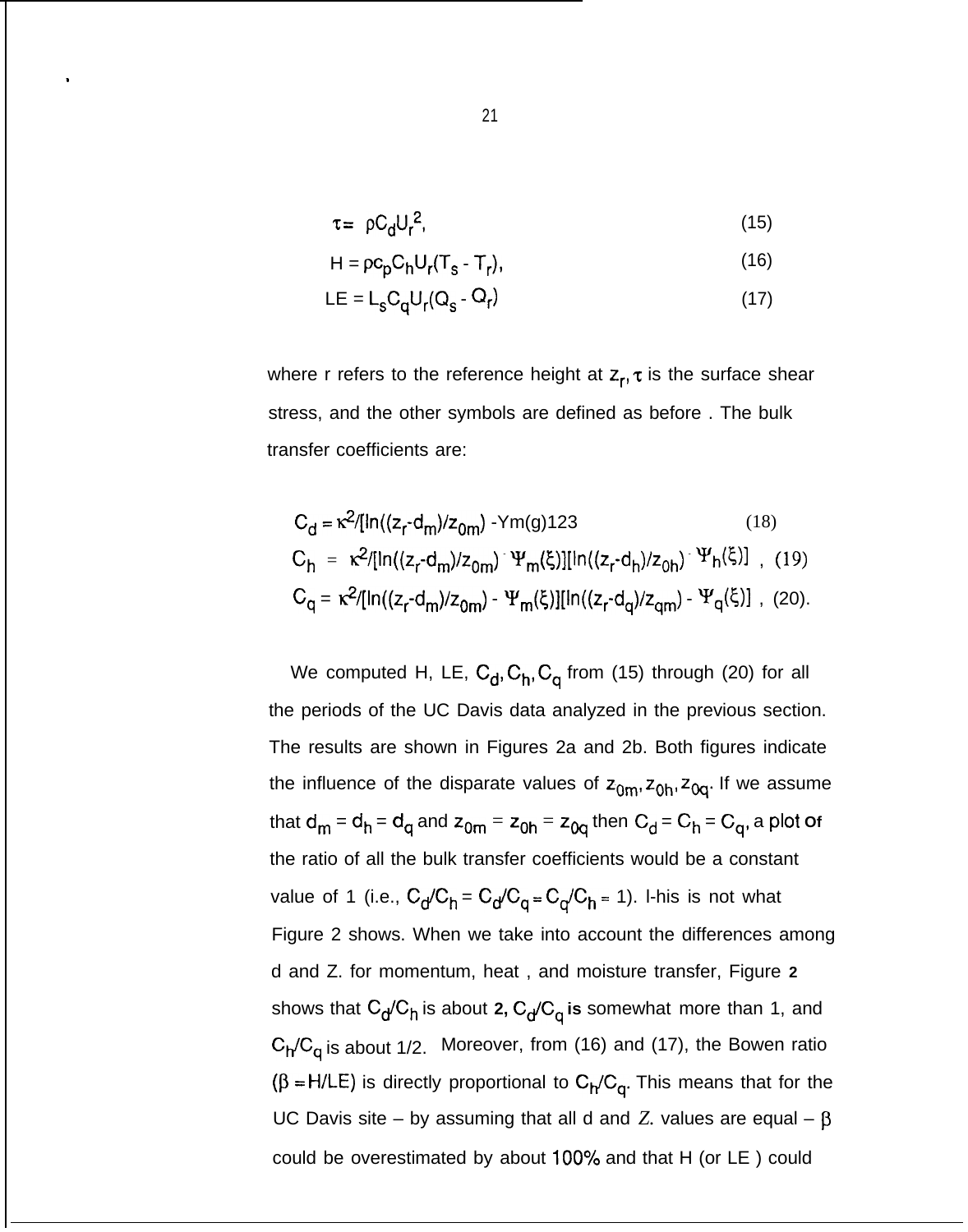be consistently overestimated (or underestimated) by significant amounts.

## 7. **Summary and Conclusions**

The principal result of this study is that:

. Analysis of the UC Davis data shows that the usual practice of equating all the d and  $z_0$  values for momentum, heat, and humidity can be the source of significant errors in calculating H and LE from the bulk transfer method. The same conclusion can be drawn for the resistance method since the mathematical formalism of deriving the two methods involves using similar kinds of expressions. It is important to be able to discriminate the differences among the different values of d and  $z_0$  if one intends to model the surface flux density behavior in the atmospheric boundary layer.

Additionally, we have shown that:

. The non-linear Levenberg-Marquardt procedure of fitting profile parameters to field data is a robust and accurate means of calculating roughness lengths, displacement heights, and convective heat flux densities;  $\left\langle \right\rangle A^{\dagger}$ 

 $\left\{\begin{matrix} \varphi A^{\dagger} \\ \varphi A^{\dagger} \end{matrix}\right\}$ 

. Separate values of d and  $CZC$ an be calculated from profile data without recourse to ancillary measurements, e.g. brightness temperature measurements - made by use of an infrared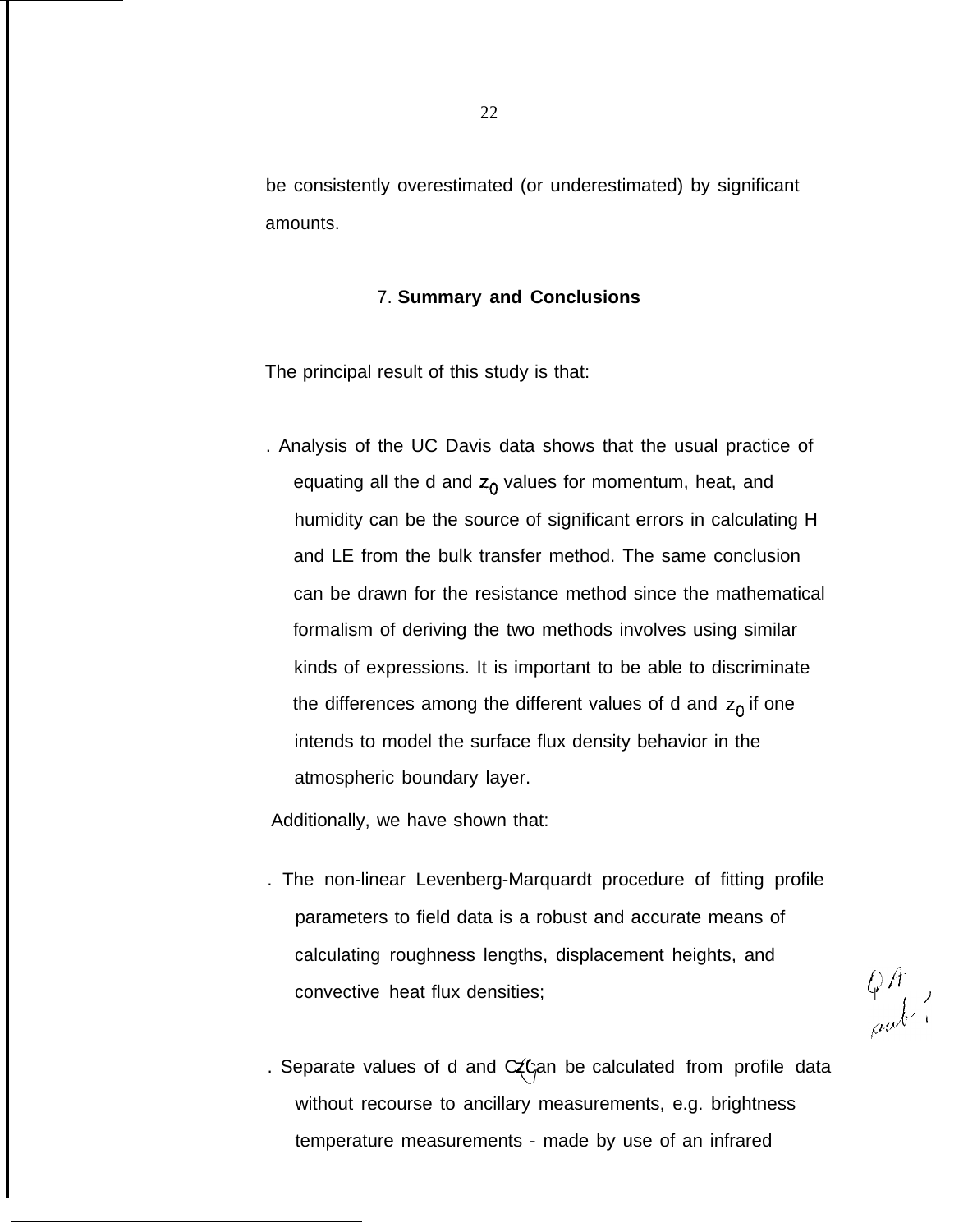radiometer (IRR) - to extend the profile data. The average surface temperatures derived from IRR measurements may not represent the same temporal or spatial variations of the wind, temperature, and humidity measurements made on the profile instrument mount, Profile sensors may sample source regions for their signals at distances hundreds of meters or kilometers upwind of their location (Schmid and Oke, 1990), .',  $h$  Measurements are usually averaged over 20 minute to one  $\lambda$ hour periods. IRR measurements are not always so carefully made, and may represent an area a few hundred square meters around the profile sensors with a sampling period of 5 or 10 minutes. There is always the problem of what surface the surface temperature represents particularly if the surface of interest is anything other than uniform, bare ground under clear skies. IRR measurements are also sensitive to variations in emissivity (Feijt and Kohsiek, 1995) and viewing angle . Furthermore, since IRR's are relatively costly, it may be a better investment to purchase additional anemometers, and temperature and humidity sensors to add additional levels to the profile system. Wiennga ( 1993) estimates at least 4 levels of instrumentation are necessary to determine  $z_0$  within a factor of 2. For these reason{, separate calculation of  $\lambda$ d and  $z_0$  values is probably best done from profile data alone.

 $\lambda$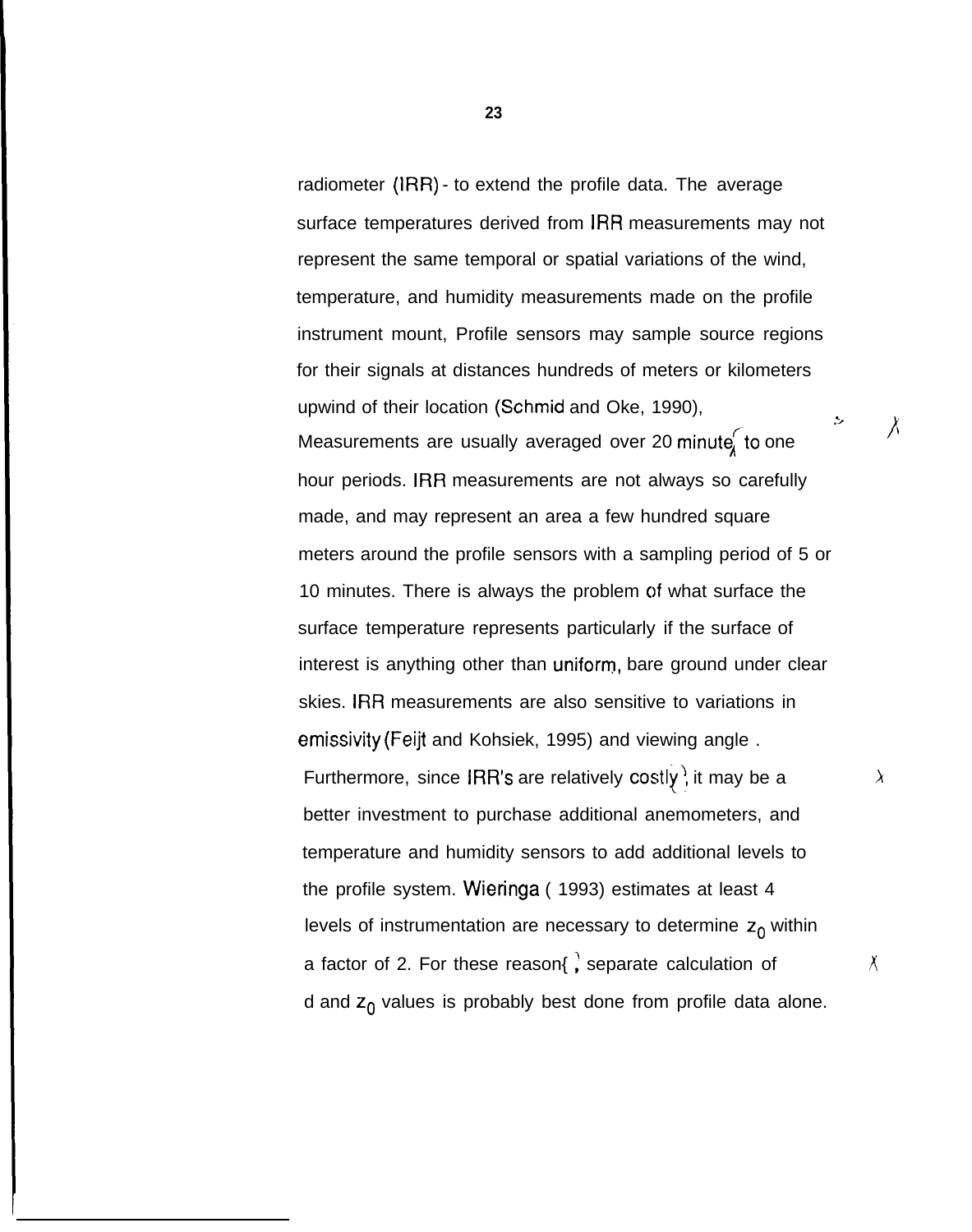## **Figure Captions**

Figure 1. Flowchart depicting Levenberg-Marquardt Procedure (LMP).

Figure 2a. Ratio of bulk transfer coefficients for June 2, 1966 field site at UC Davis.

Figure 2b. Ratio of bulk transfer coefficients for September 28, 1967 field site at UC Davis.

## **Table Captions**

Table la. Synthetic data base for winds and temperatures with three different cases ( $z_{0h}$  = 0.09, 0.009, 0.0009 m). Data for 5 decimal places.

Table lb. Wind, temperature, and surface layer parameters fitted to data in Table 1 a by Levenberg-Marquardt procedure.

Table Ic. Synthetic data base for winds and ternperatures with three different cases  $(z_{0h} = 0.09, 0.009, 0.0009$  m). Data of Table 1 a rounded to two decimal places.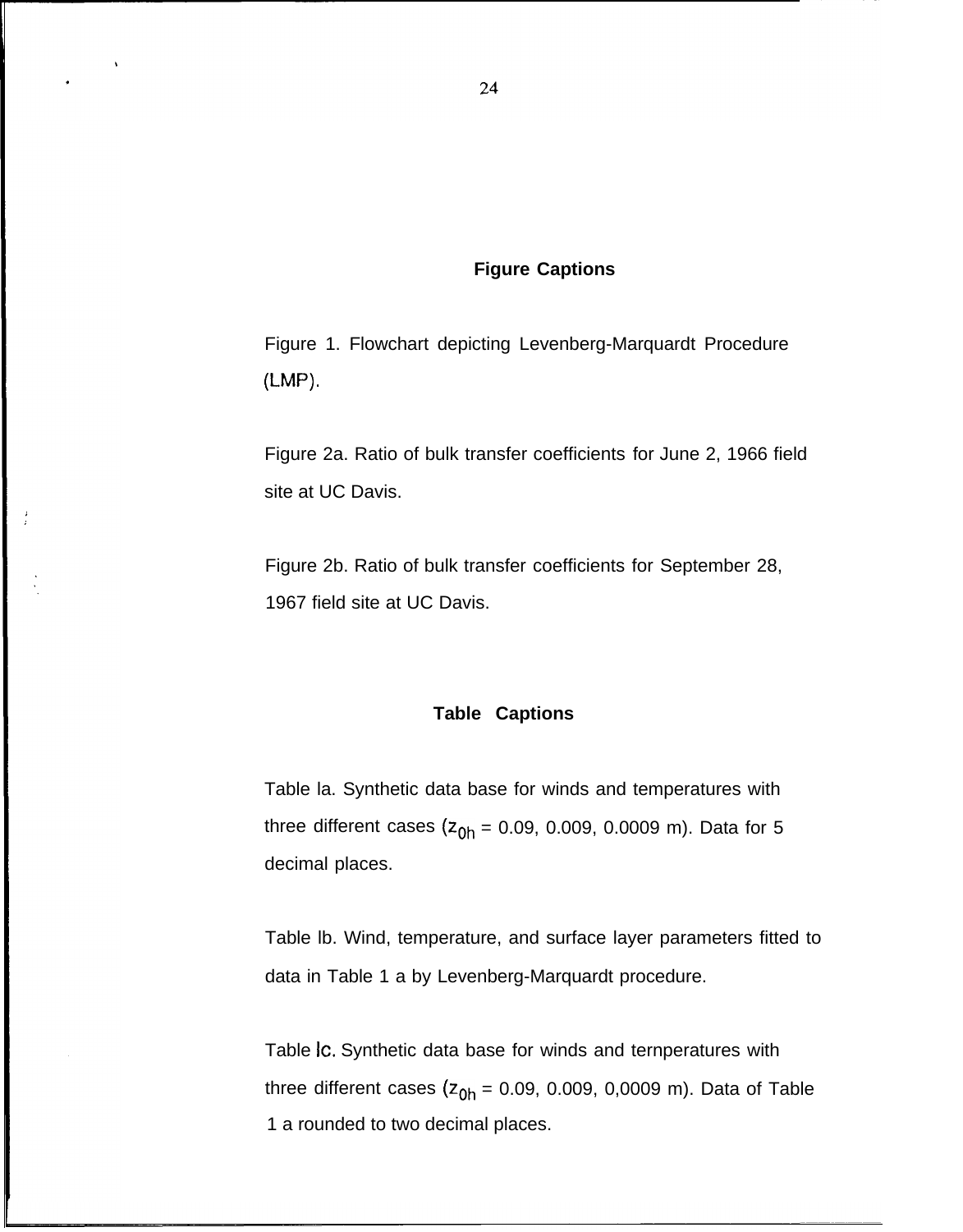Table Id. Wind, temperature, and surface layer parameters fitted to data in Table 1 c by Levenberg-Marquardt procedure.

Table Il. Comparison of Haenel's method versus Levenberg-Marquardt procedure (LMP). In the LMP, we used 3 parameters to fit winds (z $_{\circ}$ , d, U $\boldsymbol{\cdot}$ ) and 2 parameters for temperature (T $\boldsymbol{\cdot}$ , T $_{\rm s}$ ).

Table Ills. LMP results for the afternoon of June 9, 1966 at UC Davis field.

Table Illb. LMP results for the morning of September 28, 1967 at UC Davis field.

Table Al. Wind, temperature, and absolute humidity values for June 2, 1966 at UC Davis. Seven levels of wind and temperature data and six levels of humidity data for each time. Heights are in meters.

Table All. Wind, temperature, and absolute humidity values for September 28, 1967 at UC Davis.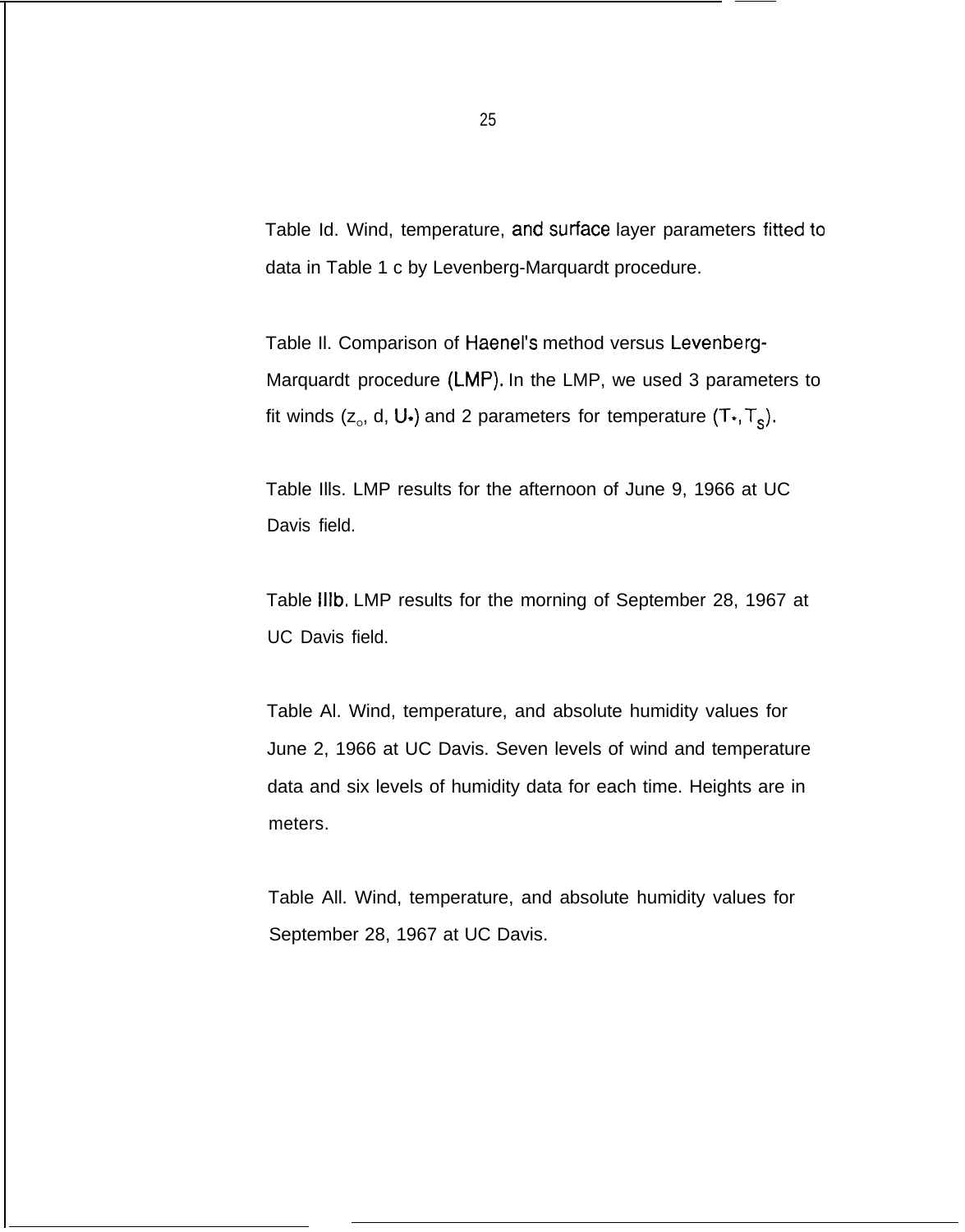## **References**

Beal, E. M. K., 1967: Numerical methods in *Nonlinear* Programing (J. Abadie editor). North Holland Publishing Co., Amsterdam, pp 135-205.

Betts, A.K. and A.C.M. Beljaars, 1993: Estimation of effective roughness length for heat and momentum from FIFE data. *Amos. Research, 30,251-* 261.

Brutsaert, W. A., 1982: *Evaporation into the Atmosphere.* Reidel, Dordrecht, 299 pp.

A

Brutsaert, W. A., 1992: Stability correction functions for the mean wind speed and temperature in the unstable surface layer. *Geophys, Res. Letters,* **19,469-472.**

Du ynkerke, P. G., 1992: The roughness length for heat and other vegetation parameters for a surface of short grass.*J. Appl. Meteor., 31, 579-586.*

Dyer, A. J., 1974: A review of flux-profile relationships. *Boundary-Layer Meteorol., 7,363-372.*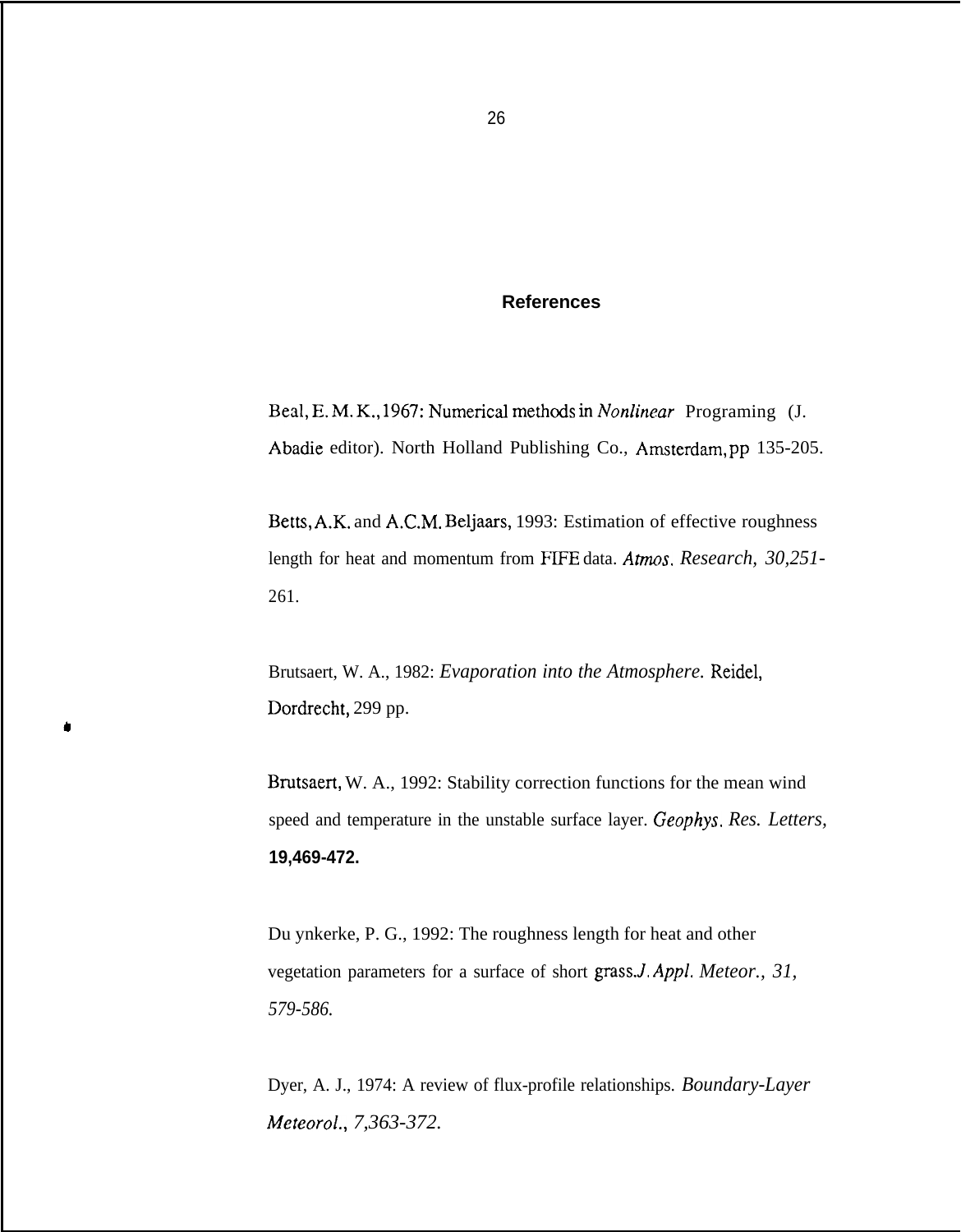Feijt, A.J, and W. Kohsiek, 1995: The effect of emissivity variation on surface temperature determined by infrared radiometry. *Boundary-Layer Meteorol., 72,323-327.*

Garratt, J. R., 1992: *The* atmospheric boundary *layer*. Cambridge University Press, Cambridge, 316 pp.

Haenel, H.-D., 1993: Surface-layer profile evaluation using a generalization of Robinson's method for the determination of d and  $z_0$ . *Boundary-Layer Meteorol., 65,55-67.*

Hignett, P., 1994: Roughness lengths for temperature and momentum over heterogeneous terrain. *Boundary-Layer Meteorol., 68,225-236.*

Hogstrotn, U., 1988: Non-dimensional wind and temperature profiles in the atmospheric surface layer: are-evaluation. *Boundary-Layer Meteorol.*, 42, *55-78.*

Kramm, G., 1989: The estimation of the surface-layer parameters from wind velocity, temperature, and humidity profiles by least-squares methods. *Boundary -Luyer Meteorol., 48,315-327.*

Kuester, J.L. and J.H. Mize, 1973: *Optimization techniques with Fortran.* McGraw-Hill Book Co., New York, pp. 240-250.

Kustas, W. P., B.J. Choudhury, M.S. Moran, R.J. Reginato, R.D. Jackson, L.W. Gay, and H.J. Weaver, 1989: Determination of sensible heat flux over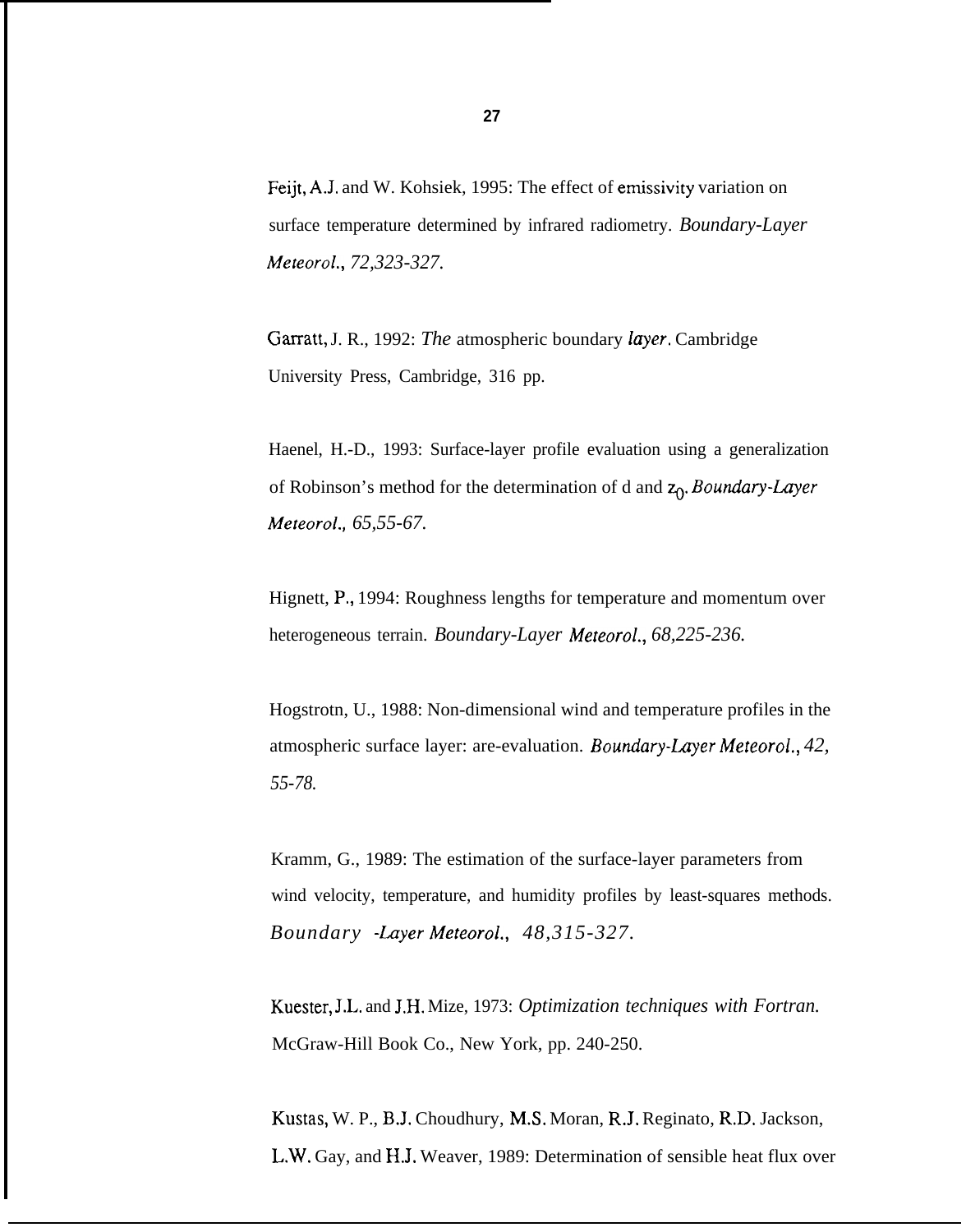sparse canopy using thermal infrared data. *Agric, Foresl Meteorol., 44, 197-216.*

Lo, A. K., 1977: An analytical-empirical method for determining the roughness length and zero-plane displacement. **Boundary** -Layer *Meteorol., 12, 141-151.*

Morgan, D. L., W.O. Pruitt, and F.J. Lourence, 1971: Analyses of energy, momentum, and mass transfers above vegetative surfaces. ECOM 68-G 10- F. Report prepared by Department of Water Science and Engineering, University of California at Davis, for United States Army Electronics Command, Atmospheric Sciences Laboratory, Fort Huachuca, Arizona.

Panofsky, H.A. and G.W. Brier, 1968: Some *applications of statistics to Meteorology.* Penn State University.

Press, W. H., B.P. Flannery, S.A. Teukolsky, W.T. Vetterling, 1986: *Numerical Recipes: The art of scientific computing.* Cambridge University Press, Cambridge, pp. 521-528.

Robinson, S. M., 1962: Computing wind profile parameters. *J. Atm, Sci., 19,189-190.*

Schmid, H.P. and T.R. Oke, 1990: A model to estimate the source area contributing to turbulent exchange in the surface layer over patchy terrain. *Quart. J, Roy. Meteorol. Sot., 116,965-988.*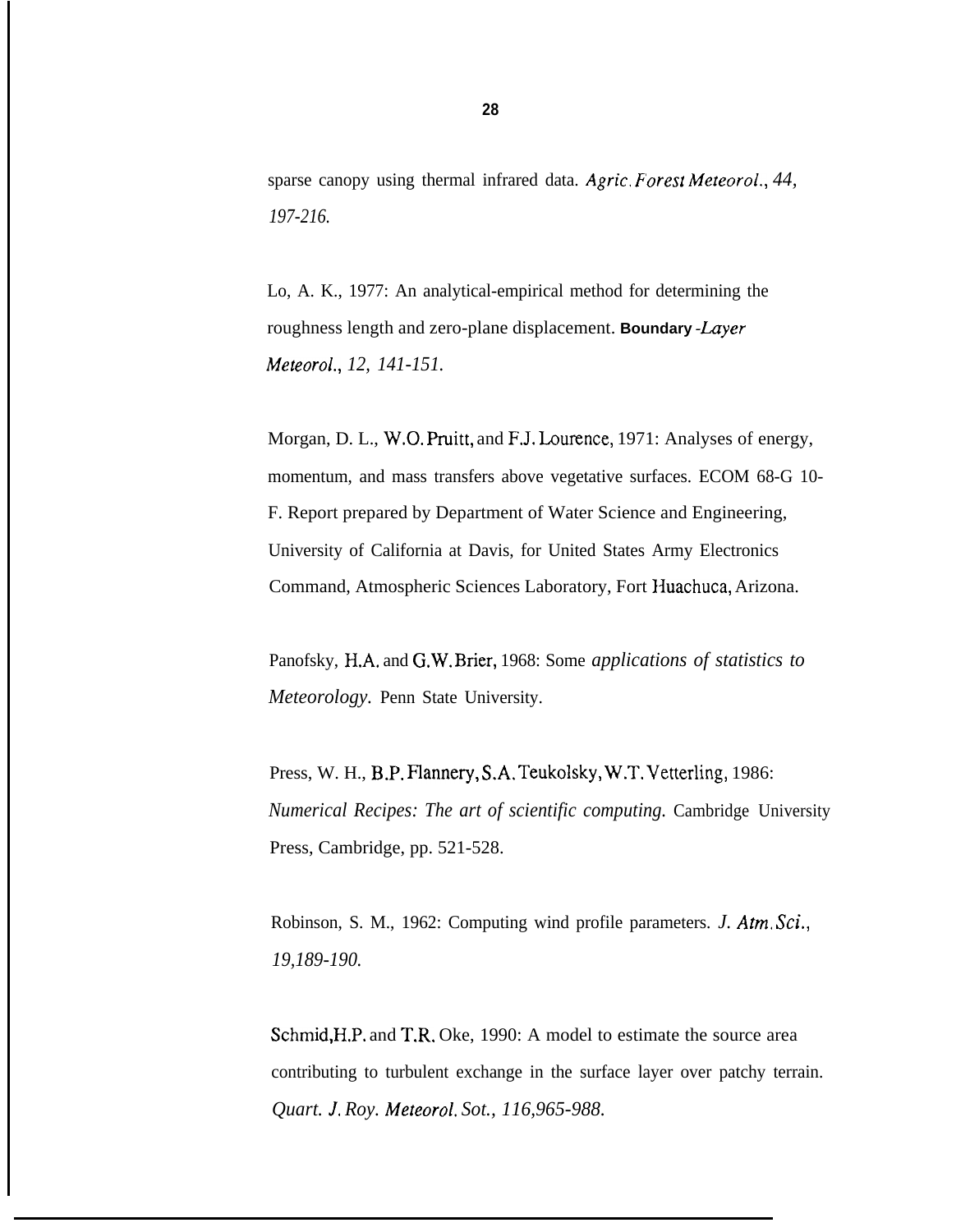Wieringa, J., 1993: Representative roughness parameters for homogeneous terrain. *Boundary -Layer Meteorol., 63,323-363.* 

*Acknowledgment.* The research described in this paper was carried out at the Jet Propulsion Laboratory, California Institute of Technology, under a contract with the National Aeronautics and Space Administration. Reference herein to any specific commercial product, process or service by trade name, trademark, manufacturer, or otherwise, does not constitute or imply its endorsement by the United States Government or the Jet Propulsion Laboratory, California Institute of Technology,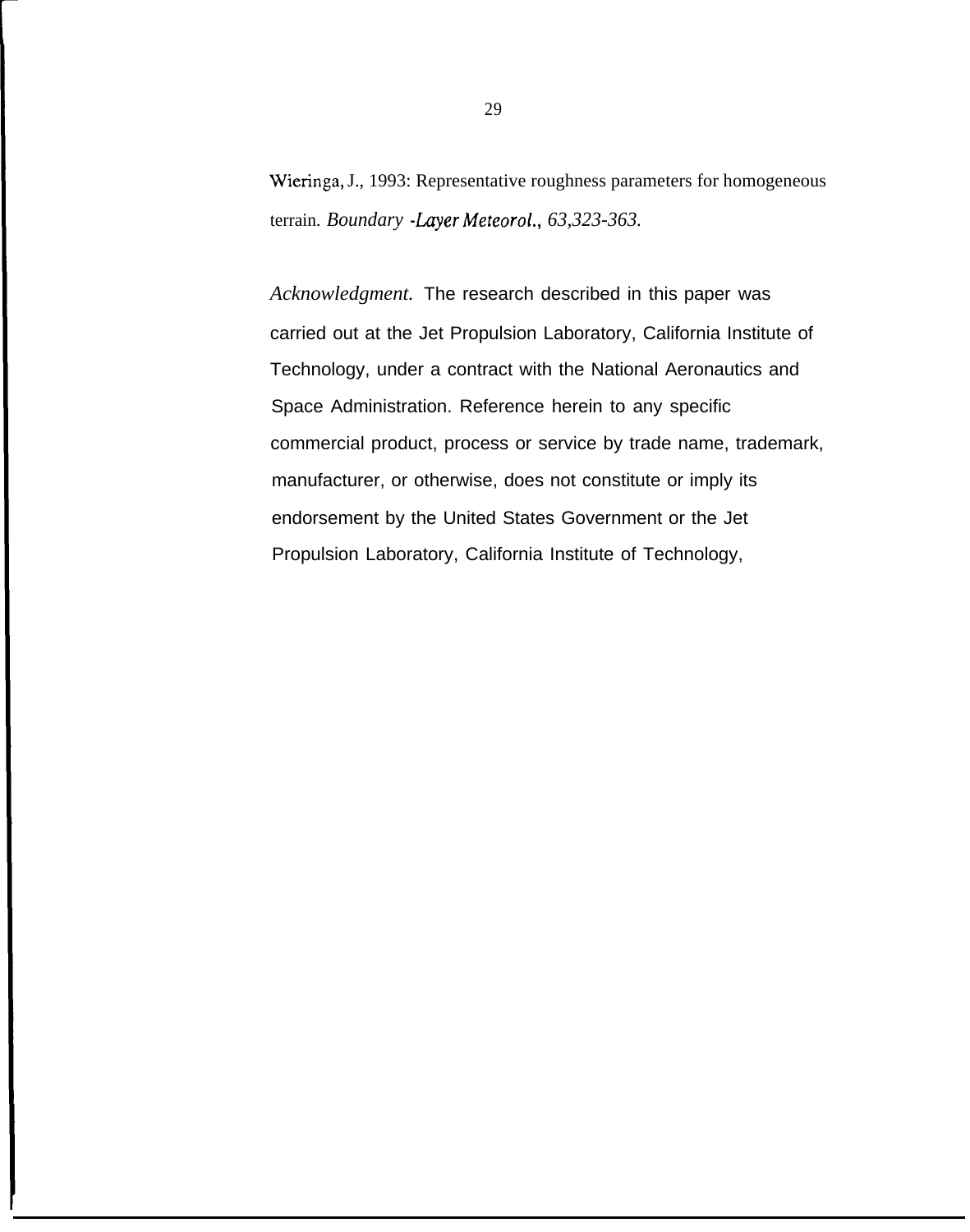|                                      | Case 1                   |         | Case 2     |           | Case 3     |         |
|--------------------------------------|--------------------------|---------|------------|-----------|------------|---------|
| Height (m)                           | (m/s)<br>، U             | T(G)    | (m/s)<br>U | T<br>(C)  | (mls)<br>U | T(G)    |
|                                      | 1.19806                  | 19.6793 | 1.19713    | 16.9571   | 1.19617    | 14.162  |
| $\overline{2}$                       | 1.56995                  | 19.119  | 1.56844    | 16.3986   | 1.56687    | 13.6053 |
| 4                                    | 1.866                    | "187335 | 1.86392    | 16.0146   | 1.86176    | 13.2229 |
| 8                                    | 2.10915                  | 18.4633 | 2.10656    | 1115.7455 | 2210038677 | 12.9549 |
| 16                                   | 2.31142                  | 18.2727 | 2300838    | 15.5558   | 2.30523    | 12.7661 |
| 32                                   | 2.48064                  | 18.1381 | 2.47721    | 15.4218   | 2.47366    | 12.6327 |
|                                      | Surface layer parameters |         |            |           |            |         |
| (m (m                                | 0.09                     |         | 0.09       |           | 0.09       |         |
| $z$ 0h $(m)$                         | 0.09                     |         | 0.009      |           | 0.0009     |         |
| L(m)                                 | $-9.07$                  |         | $-8.99$    |           | $-8.9$     |         |
| (m/s)<br>U*                          | 0.25                     |         | 0.25       |           | 0.25       |         |
| T.<br>(c)                            | $-0.5$                   |         | $-0.5$     |           | $-0.5$     |         |
| $\mathsf{Ts}\left(\mathsf{C}\right)$ | 21.84                    |         | 21.84      | $66 -$    | 21.84      |         |
| dm(m)                                | 0.2                      |         | 0.2        |           | 0.2        |         |
| $\mathsf{dh}\mathsf{(m)}$            | 0.2                      |         | 0.2        |           | 0,2        |         |

Table IA

.

|                           | Case 1                          |         | Case 2      |         | Case 3                                  |          |
|---------------------------|---------------------------------|---------|-------------|---------|-----------------------------------------|----------|
| Height (m) U              | (m/s)                           | T (C)   | (m/s)<br>IJ | (C)     | U (m/s)                                 |          |
|                           | 1.19805                         | 19.6793 | 1.19713     | 169571  | 1.19617                                 | 14.162   |
| $\mathbf{2}$              | 1.56995                         | 19,119  | 1.56844     | 16.3986 | 1.56687                                 | 13.6053- |
| Ą                         | 1.866                           | 187335  |             |         | 1.86392 14616.01.86617686136222913.2229 |          |
| 8                         | 2.109151                        | 18.4633 |             |         | 2,10656 15515.72553872.10327954912.9549 |          |
| 16                        | 2.31142                         | 18.2727 |             |         | 2.3083855715525205232.30523766112.7661  |          |
| 32                        | 2,48064                         | 18.1381 |             |         | 2.47721 2181542.11873664738632712.6327  |          |
|                           | <b>Surface layer parameters</b> |         |             |         |                                         |          |
| $z$ 0m $(m)$              | 0.09                            |         | 0.09        |         | 0.09                                    |          |
| 20h (m)                   | 0.09                            |         | 0.009       |         | 0.0009                                  |          |
| L(m)                      | $-9.0717$                       |         | $-8.98713$  |         | $-8.9004$                               |          |
| u' (m/s)                  | 0.2439                          |         | 0.2439      |         | 0.2439                                  |          |
| $\mathsf{T}^\star$<br>(c) | $-0.48779$                      |         | $-0.4878$   |         | $-0.4878$                               |          |
| Ts (C)                    | 21.84                           |         | 21.84       |         | 21.84                                   |          |
| dm(m)                     | 0.2                             |         | Ô.2         |         | 0.2                                     |          |
| dh                        | 0.2                             |         | Ô.2.        |         | 0.2                                     |          |

 $x.sch:$ eldge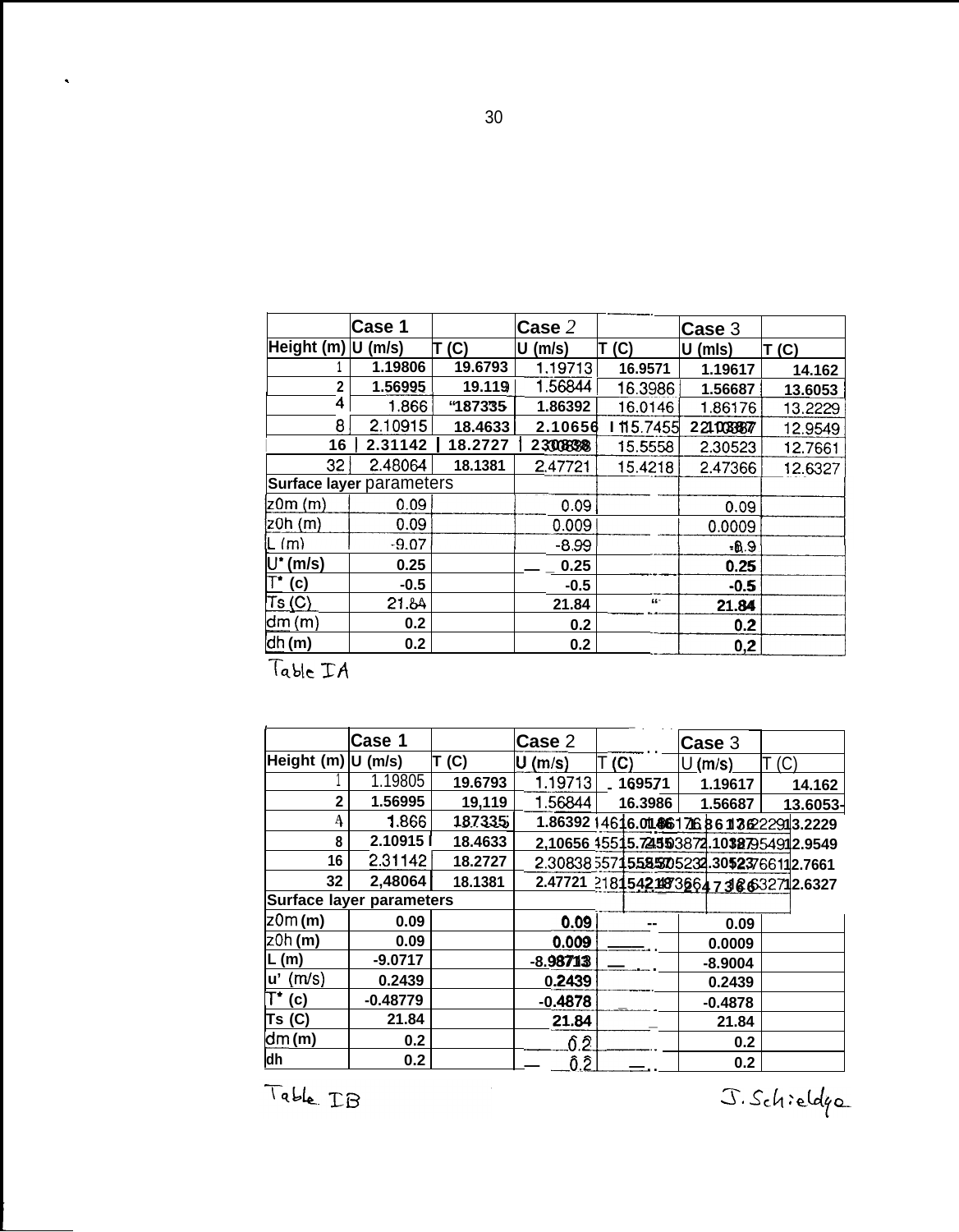|                           | Case 1                          |       |           |                          |          |                                                 |  |  |
|---------------------------|---------------------------------|-------|-----------|--------------------------|----------|-------------------------------------------------|--|--|
|                           |                                 |       | Case 2    |                          | 3<br>ase |                                                 |  |  |
| Height (m)                | $U$ (m/s)                       | T(C)  | $U$ (m/s) | T(G)                     | U(m/s)   | T(G)                                            |  |  |
|                           | 1.2                             | 19.68 | 1.2       | 1696                     | 1.2      | 14.16                                           |  |  |
| $\overline{\mathbf{2}}$   | 1.57                            | 19.12 | 1,57      | 16.4                     | 1.57     | 13.61                                           |  |  |
| 4                         | 1.87                            | 18.73 | 1.86      | 16.01                    | 1,86     | 13.22                                           |  |  |
| 8                         | 2.11                            | 18.46 | 2.11      | $1 R - 1 - -$            | 2,1      | 12.95                                           |  |  |
| 16                        | 2,31                            | 18.27 | 2,31      | 15,56                    | 2.31     | 12.77                                           |  |  |
| 32                        | 2.48                            | 18.14 | 2.48      | 15.42                    | 2.47     | 12.63                                           |  |  |
|                           | <b>Surface layer parameters</b> |       |           |                          |          |                                                 |  |  |
| $z$ 0m $(m)$              | 0.09                            |       | 0.09      |                          | 0.09     |                                                 |  |  |
| 20h(m)                    | 0.09                            |       | 0.009     |                          | 0.0009   |                                                 |  |  |
| L(m)                      | $-9,07$                         |       | $-8.99$   | $\overline{\phantom{a}}$ | $-8.9$   |                                                 |  |  |
| $U^*$ (m/s)               | 0.25                            |       | 0.25      |                          | 0.25     | $^{\prime}$ $^{\prime\prime}$ $^{\prime\prime}$ |  |  |
| $\cup$ $\cup$<br>די -     | $-0.5$                          |       | $-0.5$    |                          | $-0.5$   |                                                 |  |  |
| $\mathsf{TS}(\mathsf{C})$ | 21.84                           |       | 21.84     |                          | 21.84    |                                                 |  |  |
| dm(m)                     | 0.2 <sub>1</sub>                |       | 0.2       |                          | 0.2      |                                                 |  |  |
| dh                        | 0.2 <sub>0</sub>                |       | 0.2       | $\mathbf{f}$ -           | 0.2      |                                                 |  |  |
| Table IC                  |                                 |       |           |                          |          |                                                 |  |  |
|                           | Case1                           |       | Case 2    |                          | Case 3   |                                                 |  |  |
| Height (m)                | $U$ (m/s)                       | T (C) | U(m/s)    | T(G)                     | U(m/s)   | T (C)                                           |  |  |
|                           | 1.2                             | 19.69 | 1.2       | 16,93                    | 1.2      | 14.16                                           |  |  |
| $\overline{2}$            | 1,57                            | 19.12 | 1.57      | 16.39                    | 1.57     | 13.61                                           |  |  |
| 4                         | 1,87                            | 18.73 | 1.86      | 16.01                    | 1.86     | 13.22                                           |  |  |
|                           |                                 |       |           |                          |          |                                                 |  |  |

~- **"--- "**

**--**

|                                      | Case1      |       | Case 2     |         | Case 3     |                 |
|--------------------------------------|------------|-------|------------|---------|------------|-----------------|
| Height (m) U                         | (m/s)      | T(G)  | $U$ (m/s)  | T(G)    | U (m/s)    | $\mathsf T$ (C) |
|                                      | 1.2        | 19.69 | $1.2$      | 16,93   | 1.2        | 14.16           |
| $\mathbf{2}$                         | 1,57       | 19.12 | 1.57       | 16.39   | 1.57       | 13.61           |
| 4                                    | 1,87       | 18.73 | 1.86       | 16.01   | 1.86       | 13.22           |
| 8                                    | 2.11       | 18.46 | 2.11       | 15.75   | 2.1        | 12,95           |
| 16                                   | 2.31       | 18.27 | 2.31       | 15.56   | 2.3        | 12.76           |
| 32                                   | 2.48       | 18.14 | 2.48       | 15.42   | 2.47       | 12.63           |
| <b>Surface layer parameters</b>      |            |       |            |         |            |                 |
| z0m (m)                              | 0.08846    |       | 0.09186    |         | 0.09014    |                 |
| z0h(m)                               | 0.08935    |       | 0.00851    |         | 0.00095    |                 |
| ∣L (m)                               | $-9.01097$ |       | $-9.16974$ |         | $-8.84322$ |                 |
| (m/s)                                | 0.24306    |       | 0.24446    | $111 -$ | 0.2441     |                 |
| (c)                                  | $-0.48768$ |       | $-0.48107$ |         | $-0.49174$ |                 |
| $\mathsf{TS}\left(\mathsf{C}\right)$ | 21.84      |       | 21.84      |         | 21.84      |                 |
| dm (m)                               | 0.20621    |       | 0.1843     |         | 0.19205    |                 |
| dh(m)                                | 0.20621    |       | 0.1843     |         | 0.19205    |                 |
|                                      |            |       |            |         |            |                 |
|                                      |            |       |            |         |            |                 |

Table I D

J. Schieldqe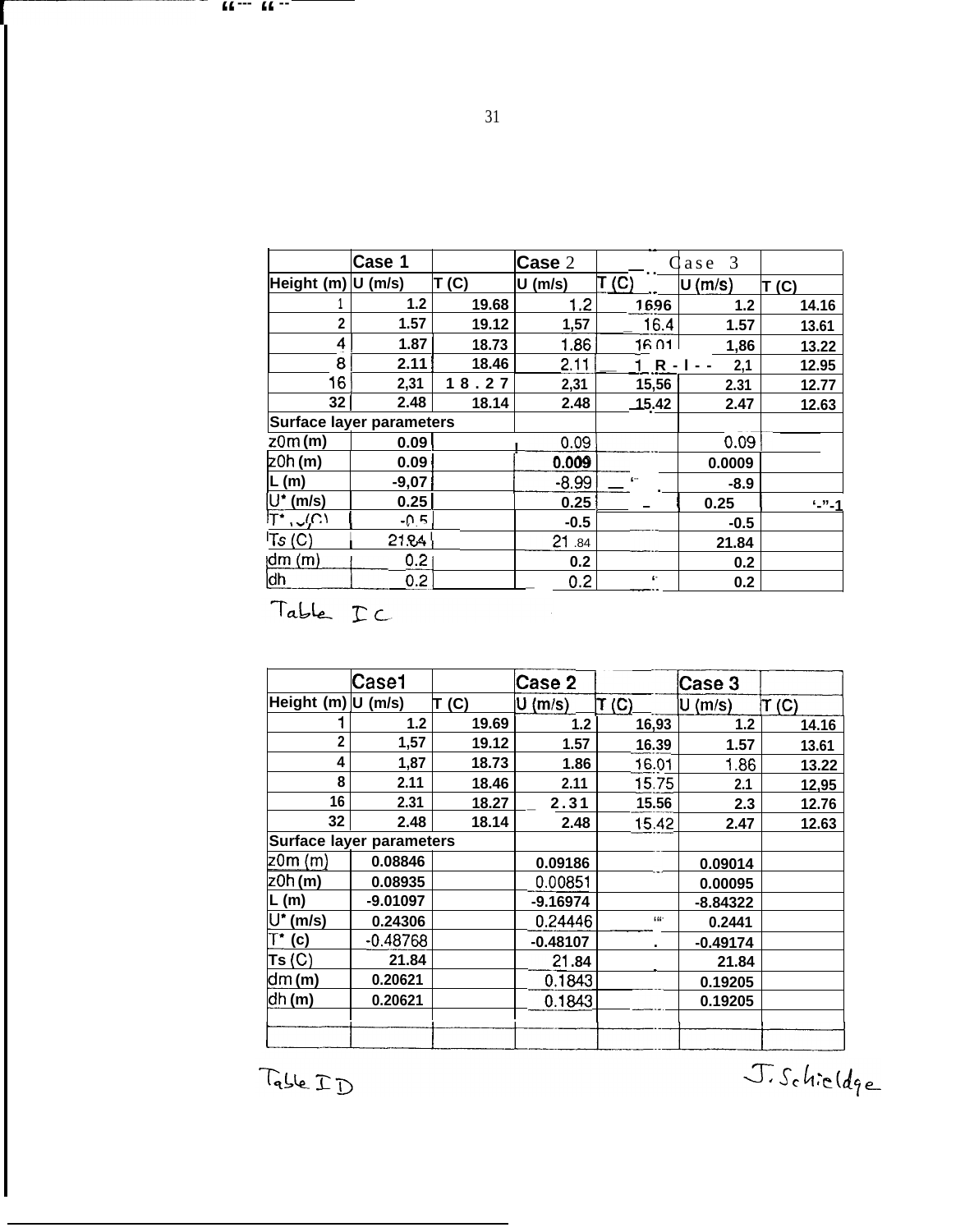|            |        | <b>Haenel's Results</b> |                        |           |            |              |
|------------|--------|-------------------------|------------------------|-----------|------------|--------------|
|            | 20 {m) | (m)<br>d                | U*<br>(m/s)            | $T^*(K)$  | $Su$ (m/s) | St(K)        |
| Data Set 1 | 2.606  | 10.8                    | 0.648                  | $-1.0276$ | 0.023      | 0.028        |
| Data Set 2 | 3.712  | 10,389                  | 1.073                  | $-0.1848$ | 0.028      | 0.024        |
| Data Set 3 | 2,498  | 11.217                  | 0.988                  | $-0.6161$ | 0,036      | 0.051        |
| Data Set 4 | 1.509  | 14.61                   | 0.928                  | $-0.3814$ | 0.02       | 0.057        |
|            |        |                         |                        |           |            |              |
|            |        | <b>Our</b>              | <b>Results</b><br>- (L |           |            |              |
| Data Set 1 | 2.571  | 10,903                  | 0.641                  | $-0.9487$ | 0.022      | 0.024        |
| Data Set 2 | 3.712  | 10.39                   | 1,073                  | $-0.1848$ | 0.028      | 0.024        |
| Data Set 3 | 2.483  | 11.277                  | 0.987                  | $-0,6161$ | 0.036      | 0.051        |
| Data Set 4 | 1.506  | 14.628                  | 0.928                  | $-0.3817$ | 0.02       | 0.057        |
| Table II   |        |                         |                        |           |            | J. Schieldqu |

**,' \**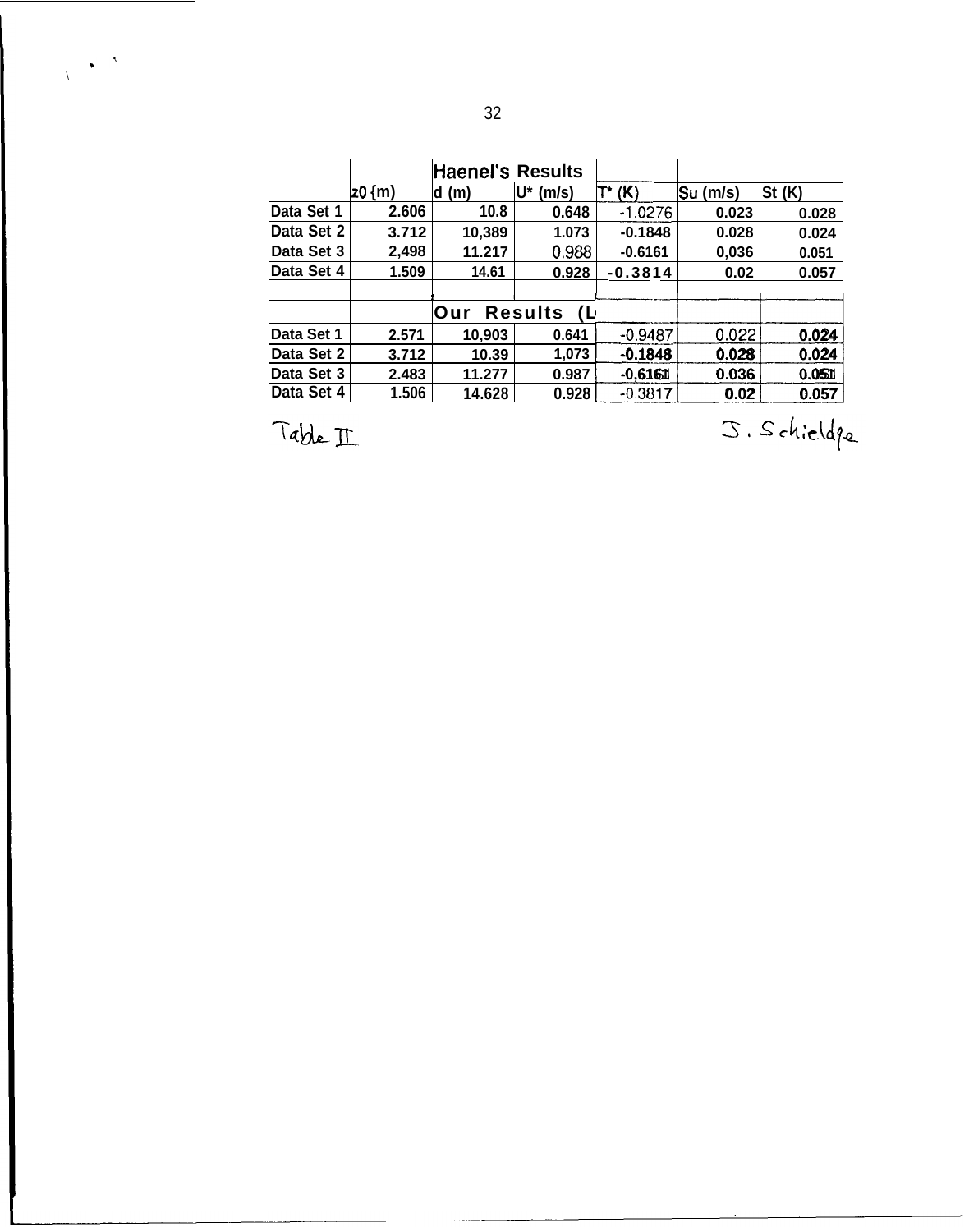| Time (LT)                                             |           |            |            |            |                |
|-------------------------------------------------------|-----------|------------|------------|------------|----------------|
|                                                       | 1400      | 1430       | 1500       | 1530       | 1600           |
|                                                       | $-8.6671$ | $-59.1915$ | $-159.882$ | $-230.618$ | <u>-493.37</u> |
| dm                                                    | 0.069453  | 0.10611    | 0.10565    | 0.11026    | 0.10449        |
| $\frac{\mathrm{d} \mathsf{h}}{\mathrm{d} \mathsf{q}}$ | 0.08758   | 0.17353    | 0.15821    | 0.12322    | 0.13134        |
|                                                       | 0.15879   | 0.14229    | 0.09651    | 0.10297    | 0.10189        |
| z0m                                                   | 0.01164   | 0.00768    | 0.00846    | 0.0085     | 0,0085         |
| z0h                                                   | 0.001735  | 0.000081   | 0.000017   | 0.000009   | 0.000003       |
| Zoq                                                   | 0.00738   | 0.0051     | 0.00414    | 0.00217    | 0.00141        |
| Su                                                    | 0,00413   | 0.00663    | 0.00659    | 0,00813    | 0.00789        |
| St                                                    | 0.00356   | 0.00732    | 0.00903    | 0.00256    | 0.00438        |
| <b>Sq</b>                                             | 0.00517   | 0.00014    | 0.00036    | 0.00023    | 0.00005        |

 $\overline{\phantom{a}}$ 

 $\sim$   $^{\circ}$ 

 $\hat{\mathbf{v}}$ 

. .

| Time (LT)<br>dm         | 1000<br>$-86.8328$ | 1030<br>$-13,3161$ | 1100       | 1130     | 1200       |
|-------------------------|--------------------|--------------------|------------|----------|------------|
|                         |                    |                    |            |          |            |
|                         |                    |                    | $-38.2658$ | :31.227  | $-31.8582$ |
|                         | 0.17168            | 0.15469            | 0,15068    | 0.15592  | 0.13987    |
| dh                      | 0.14978            | 0.1137             | 0.1342     | 0.15445  | 0.1 0558   |
| $\overline{\mathtt{q}}$ | 0.23596            | 0.144              | 0.18994    | 0.23564  | 0.18529    |
| $z$ 0m                  | 0.00623            | 0.00559            | 0.00637    | 0.00529  | 0.00709    |
| z0h                     | 0.000003           | 0.00028            | 0.001316   | 0.000045 | 0.000166,  |
| Zoq                     | 0.0018             | 0.00889            | 0.00578    | .0.0024  | 0.00371    |
| Su<br>St                | 0.00101            | 0.0025             | 0.00575    | 0.00504  | 0.00636    |
|                         | 0.00361            | 0.00224            | 0.00322    | 0.00105  | 0.00198    |
| Sq                      | 0.00197            | 0.00213            | 0.00228    | 0-.00273 | 0.00054    |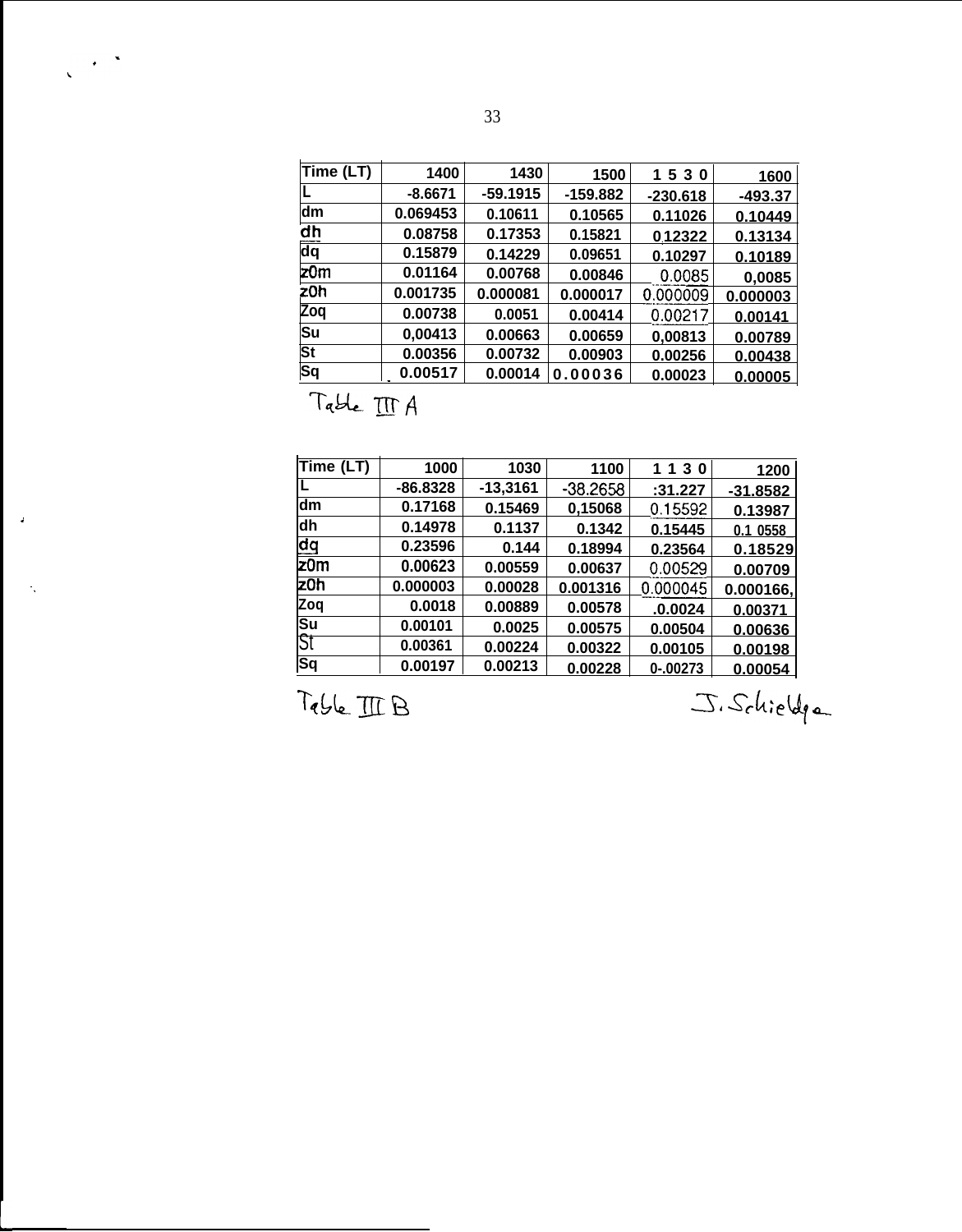| Time (LT)       | 1400                 | 1430  | 1500  | $\cdots$<br>1530             | 1600  |
|-----------------|----------------------|-------|-------|------------------------------|-------|
| Winds           | (m/s)                |       |       |                              |       |
| 0.25            | 1.1                  | 2.1   | 2.85  | 3.1                          | 3     |
| 0.35            | 1.27                 | 2.47  | 3.38  | 3.7                          | 3.55  |
| 0.5             | 1.42                 | 2.81  | 3.85  | 4.22<br>---                  | 4.05  |
| 0.7             | 1.55                 | 3.1   | 4.26  | 4.7                          | 4,5   |
|                 | 1.69                 | 3.37  | 4.68  | 5.13<br>J.                   | 4.9   |
| 1.4             | 1.8                  | 3.64  | 5.02  | 5.55                         | 5.3   |
| $\overline{2}$  | 1.9                  | 3.87  | 5.4   | 5.95<br>$\ddot{\phantom{1}}$ | 5.7   |
| Temperature     | (c)                  |       |       |                              |       |
| 0.25            | 22.61                | 22.45 | 21.67 | 21,57                        | 21.2  |
| 0.35            | 22.36                | 22.25 | 21.55 | 121.48                       | 21.15 |
| 0.5             | 22.16                | 22.08 | 21,43 | 21.4                         | 21.12 |
| 0.7             | 21.99                | 21.95 | 21.33 | 21.33                        | 21.1  |
| 1               | 21.84                | 21.85 | 21.25 | 21.26                        | 21.06 |
| 1.4             | 21.71                | 21.76 | 21.19 | 21.21                        | 21.04 |
| $\overline{2}$  | 21.6                 | 21.68 | 21.13 | 21.15                        | 21.01 |
| <b>Humidity</b> | (9m/cubic cm) x 10A6 |       |       |                              |       |
| 0,35            | 8                    | 8.5   | 8.48  | 8.37<br>þ.                   | 8.56  |
| 0.5             | 7.38                 | 7.99  | 8.08  | 8.05                         | 8.3   |
| 0.7             | 6.87                 | 7.57  | 7.75  | 7.8                          | 8.07  |
|                 | 6.46                 | 7.2   | 7.43  | 7.55                         | 7.85  |
| 1.4"            | 6.1                  | 6.86  | 7.14  | 7.31                         | 7.64  |
| 2               | 5.91                 | 6.54  | 6.82  | 7.07                         | 7.44  |

# **Appendix for UC Davis profile data**

Table AI

 $\frac{1}{\sqrt{2}}$  ,  $\frac{1}{\sqrt{2}}$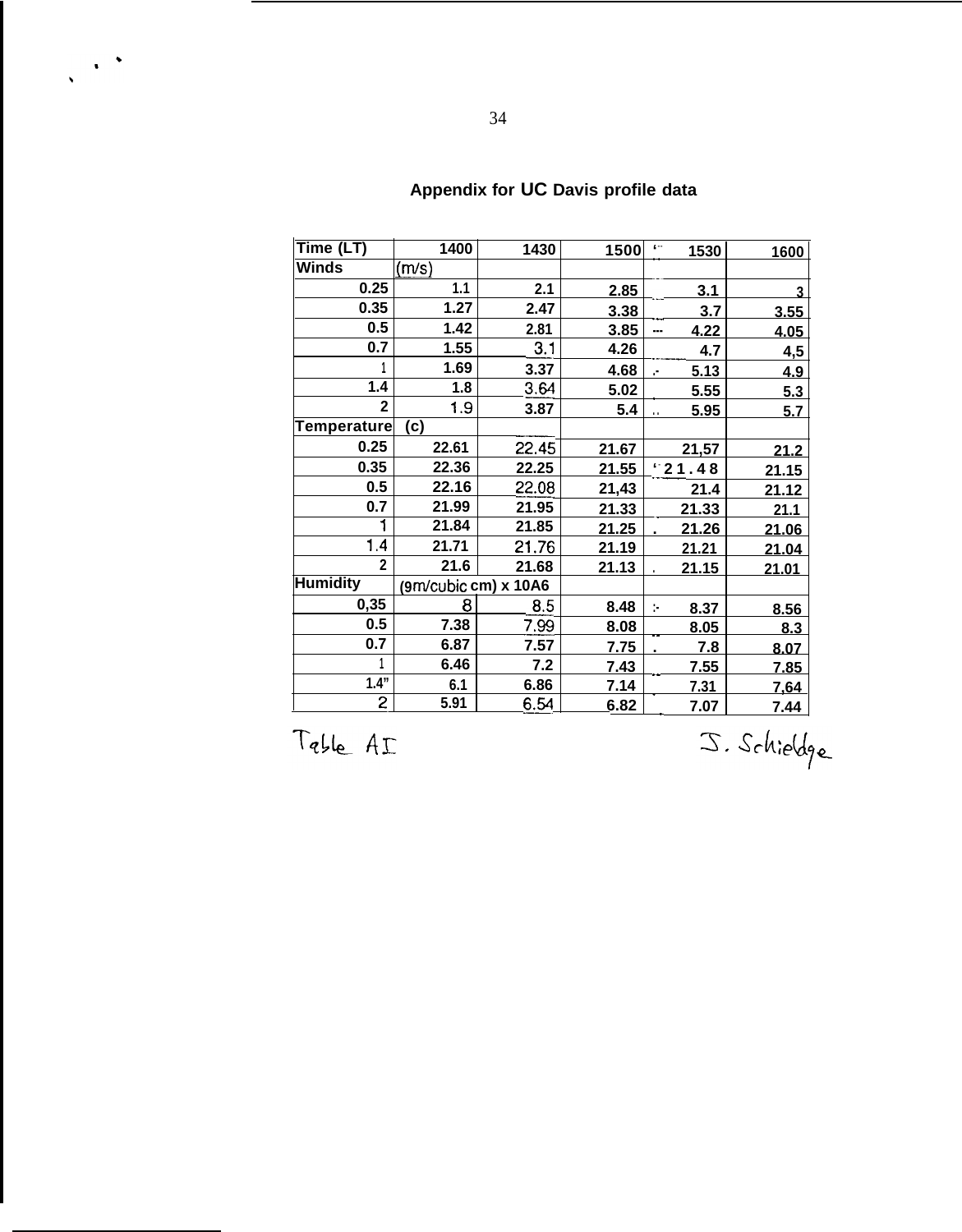| Time (LT)       | 1000                   | 1030  | 1100         | 1130  | 1400  |
|-----------------|------------------------|-------|--------------|-------|-------|
| Winds           | (m/s)                  |       |              |       |       |
| 0.25            | 1.58                   | 1.08  | 1.24         | 1.04  | 1.14  |
| 0.35            | 2.07                   | 1.34  | 1.55         | 1,3   | 1.4   |
| 0.5             | 2.46                   | 1.55  | 1.8          | 1.5   | 1.63  |
| 0.7             | 2.76                   | 1.71  | <u>1.99</u>  | 1.65  | 1.8   |
|                 | 3.04                   | 1.85  | 2,19         | 1,81  | 1.95  |
| 1.4             | 3.26                   | 1.97  | 2.33         | 1.94  | 2.11  |
| $\mathbf{2}$    | 3.48                   | 2.09  | 2.5          | 2.05  | 2.25  |
| Temperature,    | (c)                    |       |              |       |       |
| 0.25            | 23.57                  | 24.75 | 26.12        | 27,09 | 27.62 |
| 0.35            | 23.48                  | 24.58 | 26.02        | 27    | 27.53 |
| 0.5             | 23,41                  | 24.44 | 25.94        | 26.93 | 27.46 |
| 0.7             | 23.34                  | 24.33 | 25.87        | 26.88 | 27.4  |
|                 | 23,29                  | 24.23 | 25.82        | 26.83 | 27.34 |
| 1.4             | 23.24                  | 24,14 | 25.76        | 26.79 | 27.29 |
| $\mathbf{2}$    | 23,2                   | 24.07 | 25.71        | 26.75 | 27,24 |
| <b>Humidity</b> | $(Qm/cubic cm)$ x 10'6 |       |              |       |       |
| 0.35            | 15.68                  | 16.46 | 17           | 16.6  | 17.35 |
| 0.5             | 15.07                  | 15.78 | <u>16,2.</u> | 15.6  | 16.49 |
| 0.7             | 14.62                  | 15.18 | 15.54        | 14.89 | 15.82 |
|                 | 14.23                  | 14.71 | 14.98        | 14.3  | 15.25 |
| 1.4             | 13.94                  | 14.31 | <u>14,55</u> | 13.88 | 14.78 |

 $Table AT$ 

 $\frac{1}{\sqrt{2}}\left(\frac{1}{\sqrt{2}}\right)^{\frac{1}{2}}\frac{\partial}{\partial\theta}$ 

**\_\_ 13.88 14.78**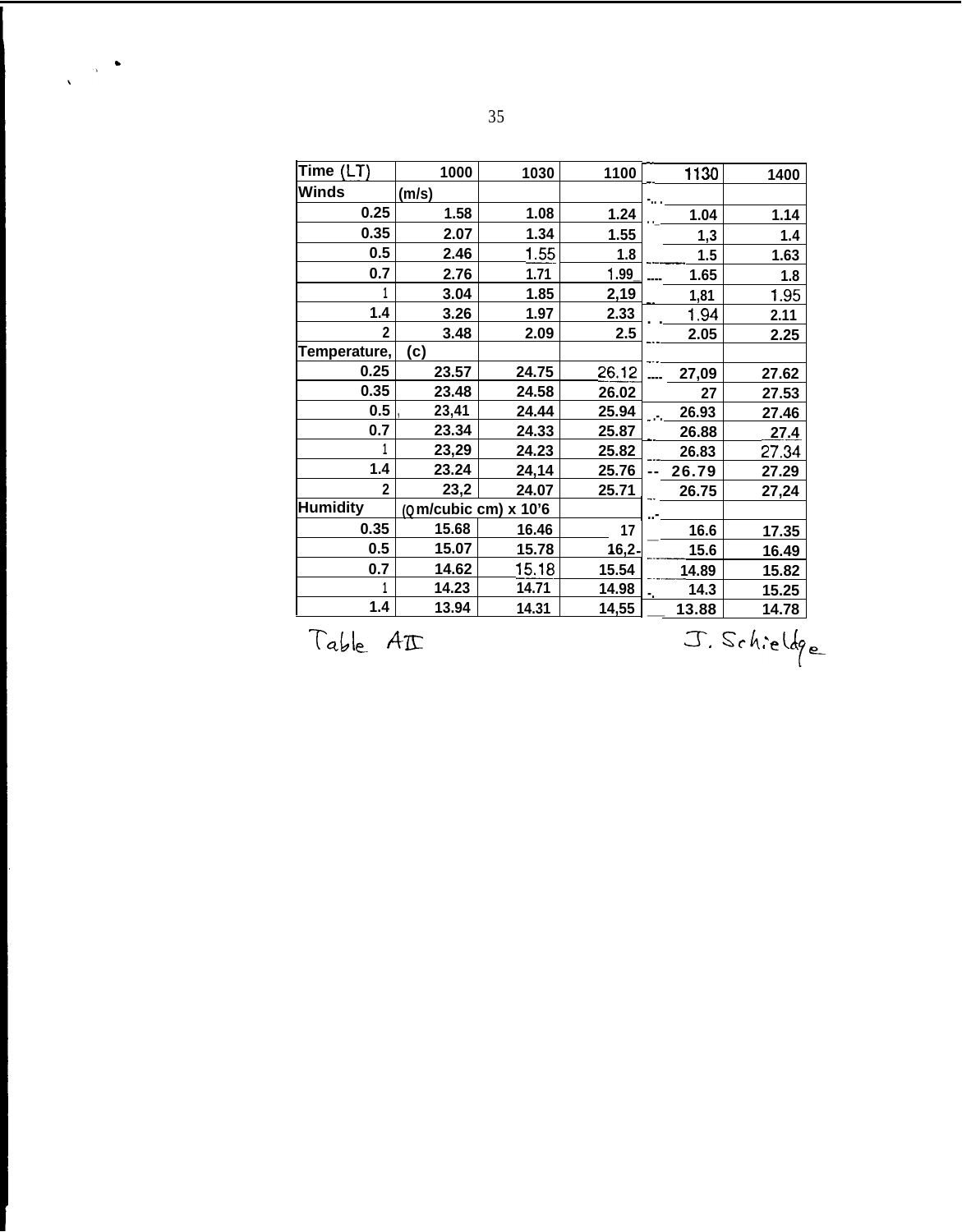Orioutation-top of figure



J. Schieloge

Figure 29

 $36$